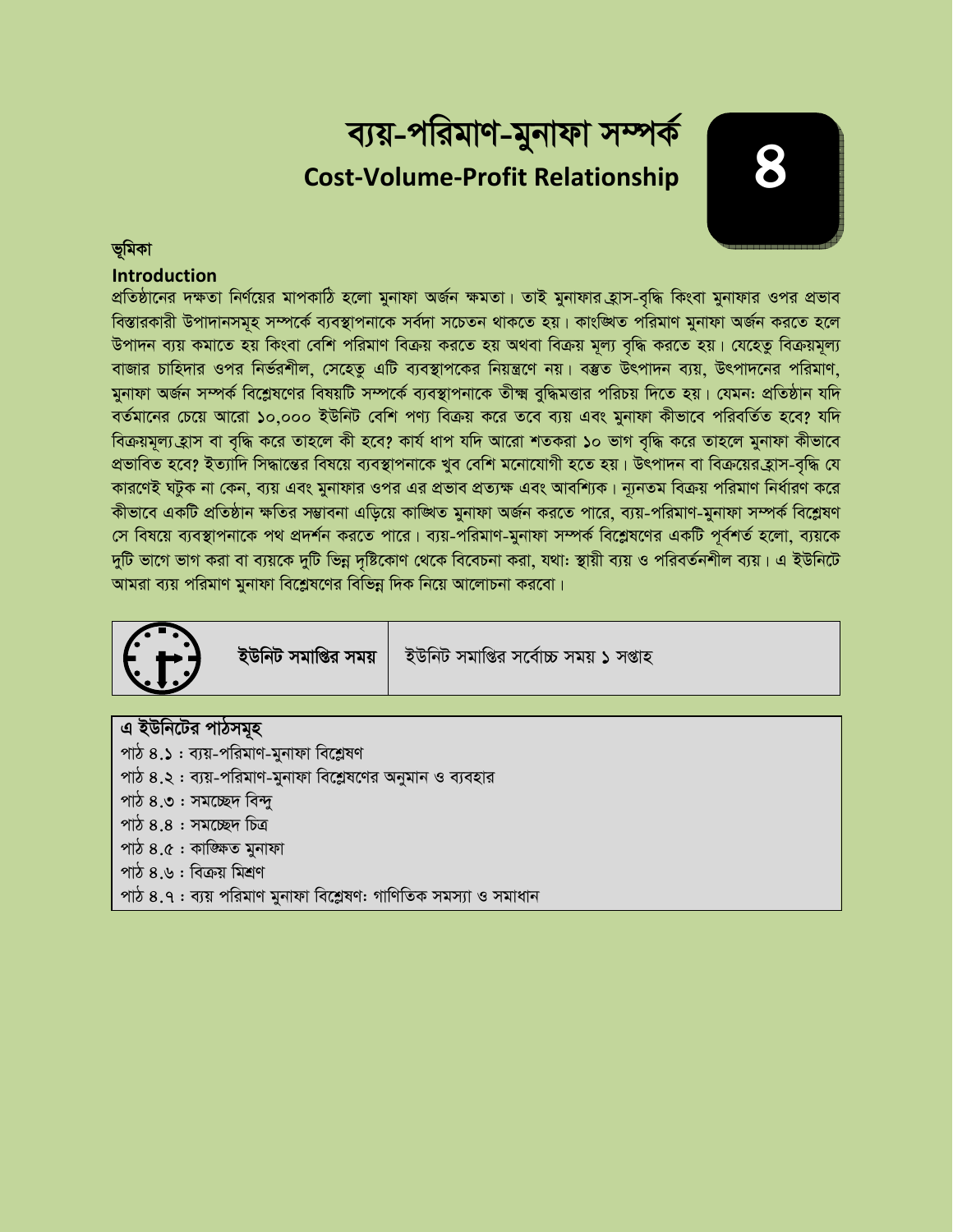#### ব্যয়-পরিমাণ-মুনাফা বিশ্লেষণ <u>পাঠ-৪.১</u> **Cost-Volume-Profit Analysis**



উদ্দেশ্য

এ পাঠ শেষে আপনি-

- ব্যয়-পরিমাণ-মুনাফা বিশ্লেষণের সংজ্ঞা বলতে পারবেন।
- ব্যয়-পরিমাণ-মূনাফা বিশ্লেষণের উদ্দেশ্য, সুবিধা ও সীমাবদ্ধতা বলতে পারবেন।



### ব্যয়-পরিমাণ-মুনাফা বিশ্লেষণের সংজ্ঞা

### Defination of cost-volume-profit analysis

ব্যয়-পরিমাণ-মুনাফা এমন একটি কৌশল বা প্রক্রিয়া যার মাধ্যমে ব্যয়, পরিমাণ ও মুনাফার মধ্যেকার সম্পর্ক নিরূপণ করা হয়। এ কৌশলের মাধ্যেমে ব্যবসায় বাণিজ্যে যেসব সিদ্ধান্ত গৃহীত হয়, সেসব সিদ্ধান্তগুলো বাণিজ্যিক সফলতা এনে দেয়। ব্যয়-পরিমাণ-মুনাফা বিশ্লেষণ হলো ব্যয় এবং পরিমাণের সাথে মুনাফার সম্পর্ক নির্ধারণের একটি পদ্ধতি বিশেষ। প্রতিটি ব্যবসায় প্রতিষ্ঠানের মুখ্য উদ্দেশ্য হলো মুনাফা অর্জন করা। সুতরাং মুনাফা অর্জনকারী প্রতিটি ব্যবসায় প্রতিষ্ঠানের ব্যবস্থাপনাকে প্রতিনিয়ত বিক্রয়লব্ধ অর্থ, ব্যয়, পরিমাণ এবং মুনাফার বিষয়ে চিন্তা ভাবনা বা গবেষণা করতে হয়। এরূপ চিন্তা ভাবনা, গবেষণাকে বা বিশ্লেষণকে ব্যয় পরিমাণ মুনাফা বিশ্লেষণ বলা হয়।

Hermanson, Edwards, and Salmonson এর মতে, Cost-Volume-Profit analysis হচ্ছে "An analysis of the effect of volume changes upon costs and upon profit." অৰ্থাৎ উৎপাদনের পরিমাণ পরিবর্তনের ফলে ব্যয় এবং মুনাফার প্রভাব বিশ্লেষণকে ব্যয়-পরিমাণ-মুনাফা বিশ্লেষণ বলে।

Matz and Usry এর মতে, মুনাফার সাথে সংগঠনের উৎপাদন ব্যয়ের পরিবর্তনের, উৎপাদনের পরিমাণের হ্রাস-বৃদ্ধির বা বিক্রয়মূল্য পরিবর্তনের যে পারস্পারিক সম্পর্ক তাকেই ব্যয়-পরিমাণ-মুনাফা বিশ্লেষণ বলে।

পরিশেষে বলা যায়, যে বিশ্লেষণে মুনাফার সাথে উৎপাদন ব্যয় পরিবর্তনের, উপাদানের পরিমাণ হ্রাস-বৃদ্ধির বা বিক্রয়মূল্য পরিবর্তনের সম্পর্ক বিশ্লেষণ করা হয়, তাকে ব্যয়-পরিমান-মুনাফা সম্পর্ক বিশ্লেষণ বলে।

### ব্যয়-পরিমাণ-মুনাফা বিশ্লেষণের উদ্দেশ্য

### **Objectives of cost-volume-profit analysis**

মুনাফা অর্জনকারী প্রতিটি ব্যবসায় প্রতিষ্ঠানের ব্যবস্থাপনাকে প্রতিনিয়ত উৎপাদনের পরিমাণ, বিক্রয়লব্ধ অর্থ, পণ্য ব্যয়, এবং মুনাফার পরিমাণের বিষয়ে চিন্তাভাবনা বা গবেষণা করতে হয়। ব্যয়-পরিমাণ-মুনাফা বিশ্লেষণ এ গবেষণা কাজে সহযোগীতা করে। প্রতিষ্ঠানের ব্যয় পরিমাণ মুনাফা বিশ্লেষণের উদ্দেশ্যগুলো নিমুরূপ:

- ১। প্রতিষ্ঠানের সঠিক পরিমাণ মুনাফার পূর্বানুমান করার জন্য ব্যয়-পরিমাণ-মুনাফা বিশ্লেষণ সহযোগিতা করে।
- ২। প্রতিষ্ঠানের ব্যয় ও মুনাফার সম্পর্কের সাথে অন্যান্য উপাদানের সম্পর্ক কীরূপ তা ব্যয় পরিমাণ মুনাফা বিশ্লেষণ হতে জানা যায়।
- ৩। পরিকল্পনা প্রণয়ন ও নিয়ন্ত্রণ প্রয়োগ করার উদ্দেশ্যে সম্পাদিত কার্যের বা কার্য-সম্পাদনের মূল্যায়নের ক্ষেত্রে এ বিশ্লেষণ যথেষ্ট সাহায্য করে।
- ৪। পরিবর্তনশীল বাজেট (Flexible budget) তৈরির ক্ষেত্রে ব্যয়-পরিমাণ-মুনাফা বিশ্লেষণ খুবই সহায়ক। কারণ পরিবর্তনশীল বাজেট তৈরির জন্য কার্যাবলির বিভিন্ন স্তরে ব্যয়ের পরিমাণ নিরূপণ করা সম্ভব হয়।
- ৫। পণ্য উৎপাদন ব্যয় ও মুনাফার ওপর মূল্য কাঠামোর প্রভাব কতখানি তা নিরূপণের জন্য এবং তার ওপর ভিত্তি করে পরিকল্পনার সাহায্যে মূলনীতি রচনা করার ক্ষেত্রে ব্যয়-পরিমাণ-মুনাফা বিশ্লেষণ বিশেষভাবে সহায়ক।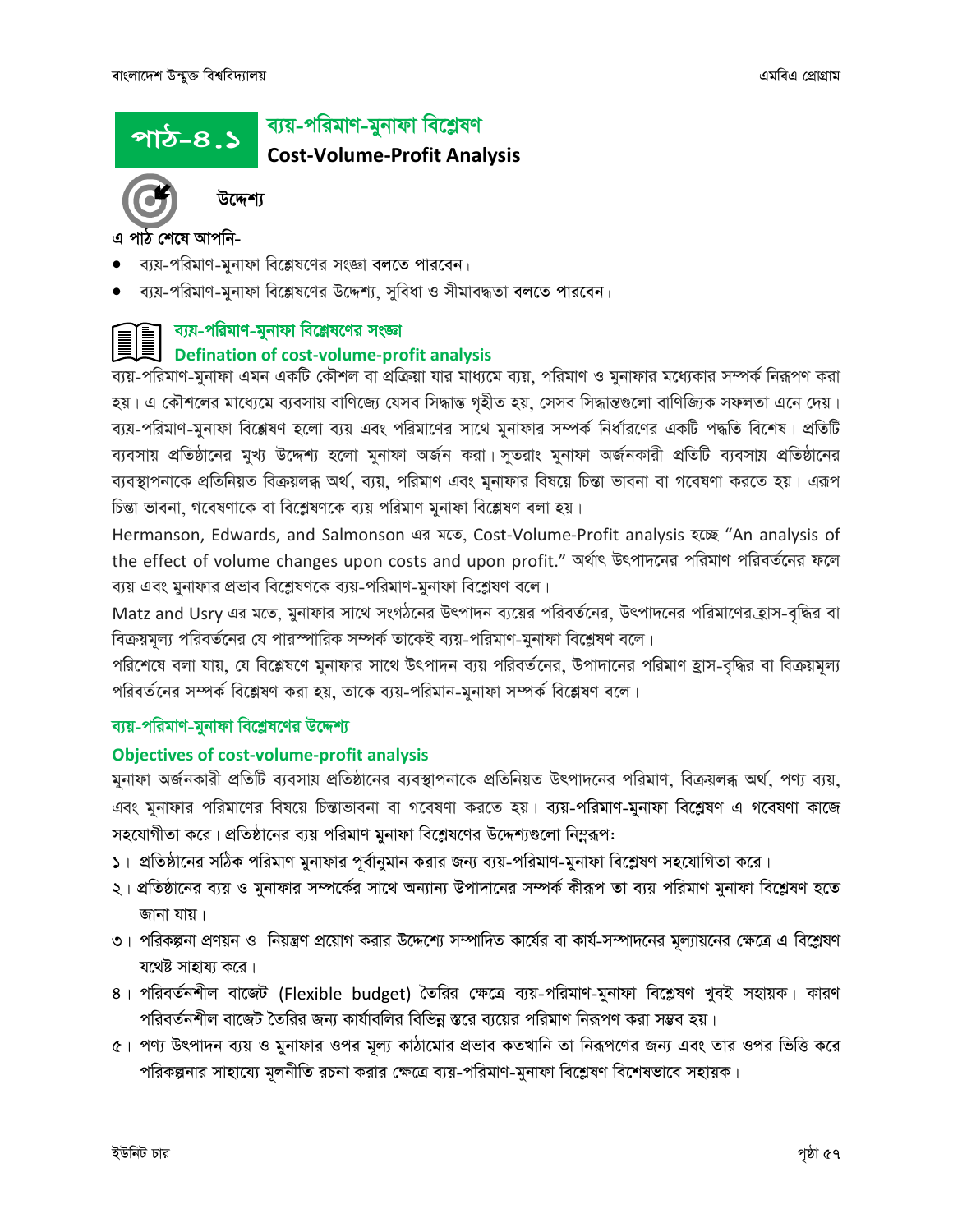### ব্যয়-পরিমাণ-মুনাফা বিশ্লেষণের সুবিধা

#### **Advantages of cost-volume-profit analysis**

ব্যয় পরিমাণ মুনাফা বিশ্লেষণ হলো ব্যয় এবং পরিমাণের সাথে মুনাফার সম্পর্ক নির্ধারণের একটি পদ্ধতি বিশেষ। ব্যবসায়িক সিদ্ধান্ত গ্রহণের ক্ষেত্রে এ কৌশলটি একটি গুরুতুপূর্ণ হাতিয়ার হিসেবে ব্যবহৃত হয়। ব্যয়-পরিমাণ-মুনাফা সম্পর্ক বিশ্লেষণের মাধ্যমে নিম্নোক্ত ক্ষেত্রে সিদ্ধান্ত গ্রহণ সহজতর হয়:

- ১। প্রতিষ্ঠানের সর্বনিম্ন যে পরিমাণ বিক্রয় না হলে ব্যবসায়ের ক্ষতি হবে, সে পরিমাণ বিক্রয় নির্ধারণ করতে ব্যয় পরিমাণ মুনাফা বিশ্লেষণ সহায়তা করে।
- ২। ব্যবসায়ের মুনাফা অর্জনের জন্য যে পরিমাণ বিক্রয় করার প্রয়োজন হবে তা নির্ধারণ করতে ব্যয়-পরিমান-মুনাফা সম্পৰ্ক প্ৰয়োগ কৱা যায়।
- ৩। প্রতিষ্ঠানের বিশেষ সিদ্ধান্ত গ্রহণের ক্ষেত্রে প্রাসংগিক ব্যয়ের তথ্য সরবরাহ করে ব্যয়-পরিমাণ-মুনাফা বিশ্লেষণ ব্যবস্থাপককে সহায়তা করে। যেমন: মূল্য নির্ধারণ, পণ্য উৎপাদন চালু বা বন্ধ রাখা, বিশেষ ফরমায়েশ গ্রহণ, তৈরি বা ক্ৰয় সিদ্ধান্ত ইত্যাদি
- ৪। উৎপাদন ব্যয় কিংবা বিক্রয় মূল্য পরিবর্তন হলে মুনাফার কী পরিবর্তন হবে বা মুনাফার ওপর কি প্রভাব পড়বে তা ব্যয়-পরিমাণ-মুনাফা বিশ্লেষণ কৌশল ব্যবস্থাপনাকে অবহিত করে।
- ৫। বাজারে বিক্রয় মূল্য হ্রাস পেলে মুনাফা যে পরিমাণ হ্রাস পাবে তা পূরণকল্পে কি পরিমাণ উৎপাদন ও বিক্রয় বাড়াতে হবে তা নির্ণয় করতে ব্যয় পরিমাণ মুনাফা বিশ্লেষণ কৌশল ব্যবস্থাপনাকে সহায়তা করে।

### ব্যয়-পরিমাণ-মুনাফা বিশ্লেষণের সীমাবদ্ধতা

### Limitations of cost-volume-profit analysis

যদিও ব্যবসায়িক প্রয়োজনে সিদ্ধান্ত গ্রহণের ক্ষেত্রে ব্যয়-পরিমাণ-মুনাফা বিশ্লেষণ একটি গুরুতুপূর্ণ হাতিয়ার হিসেবে ব্যবহৃত হয়, তথাপি এটি বেশ কিছু অনুমানের ওপর ভিত্তি করে প্রতিষ্ঠিত। নিম্নে ব্যয়-পরিমাণ-মুনাফা বিশ্লেষণের সীমাবদ্ধতাগুলো উল্লেখ করা হলো :

- ১। ব্যয়-পরিমাণ-মুনাফা বিশ্লেষণ করতে হলে উৎপাদনের সকল প্রকার ব্যয়কে স্থায়ী ও পরিবর্তনশীল এ দুভাগে বিভক্ত করতে হয়। কিন্তু বাস্তবক্ষেত্রে উৎপাদনের সমূদয় ব্যয়কে বিভক্ত করা খুবই কঠিন।
- ২। পণ্যের একক প্রতি পরিবর্তনশীল ব্যয় স্থির থাকবে ও উৎপাদনের পরিমাণ পরিবর্তনের সহিত আনুপাতিক হারে এ ব্যয় বৃদ্ধি পাবে ধরা হয় কিন্তু ক্ষেত্র বিশেষে অত্যাধিক উৎপাদনের ফলে একক প্রতি পরিবর্তনশীল ব্যয় হ্রাস পায়।
- ৩। উৎপাদনের উপাদানসমূহের বাজার দর অপরিবর্তিত থাকবে ধরা হলেও মুদ্রাস্ফিতির কারণে বাস্তবে অনেক পরিবর্তন লক্ষ্য করা যায়।
- ৪। ব্যয় পরিমাণ মুনাফা বিশ্লেষণে মূলধন বিনিয়োগ সম্পূর্ণরূপে উপেক্ষা করা হয় যা মুনাফা বিশ্লেষণে একই গুরুত্বপূর্ণ উপাদান।
- ৫। উৎপাদন এবং বিক্রয়ের পরিমাণ একই হবে অনুমান করা হয় অর্থাৎ প্রারম্ভিক ও সমাপনী মজুতের অস্তিত্ব থাকবে না। কিন্তু এরূপ ধারণা অবাস্তব।
- ৬। একাধিক পণ্যের ক্ষেত্রে পণ্যের বিক্রয় মিশ্রণ পরিবর্তিত হবে না ধরে নেয়া হয়, কিন্তু বাস্তবে বিক্রয় মিশ্রণ ঠিক রাখা সম্ভব নাও হতে পারে।
- ৭। একটি নির্দিষ্ট কার্যস্তরে সাধারণত স্থায়ী ব্যয়ের কোনো পরিবর্তন হবে না বলে ধরে নেওয়া হয়। কিন্তু বেতন স্কেল পরিবর্তন বা উৎপাদন কৌশলের আধুনিকায়ন প্রভূতি কারণে উৎপাদনের পরিমাণ বা কার্যস্তর পরিবর্তন না হওয়া সত্তেও স্থায়ী ব্যয়ের পরিবর্তন হতে পারে।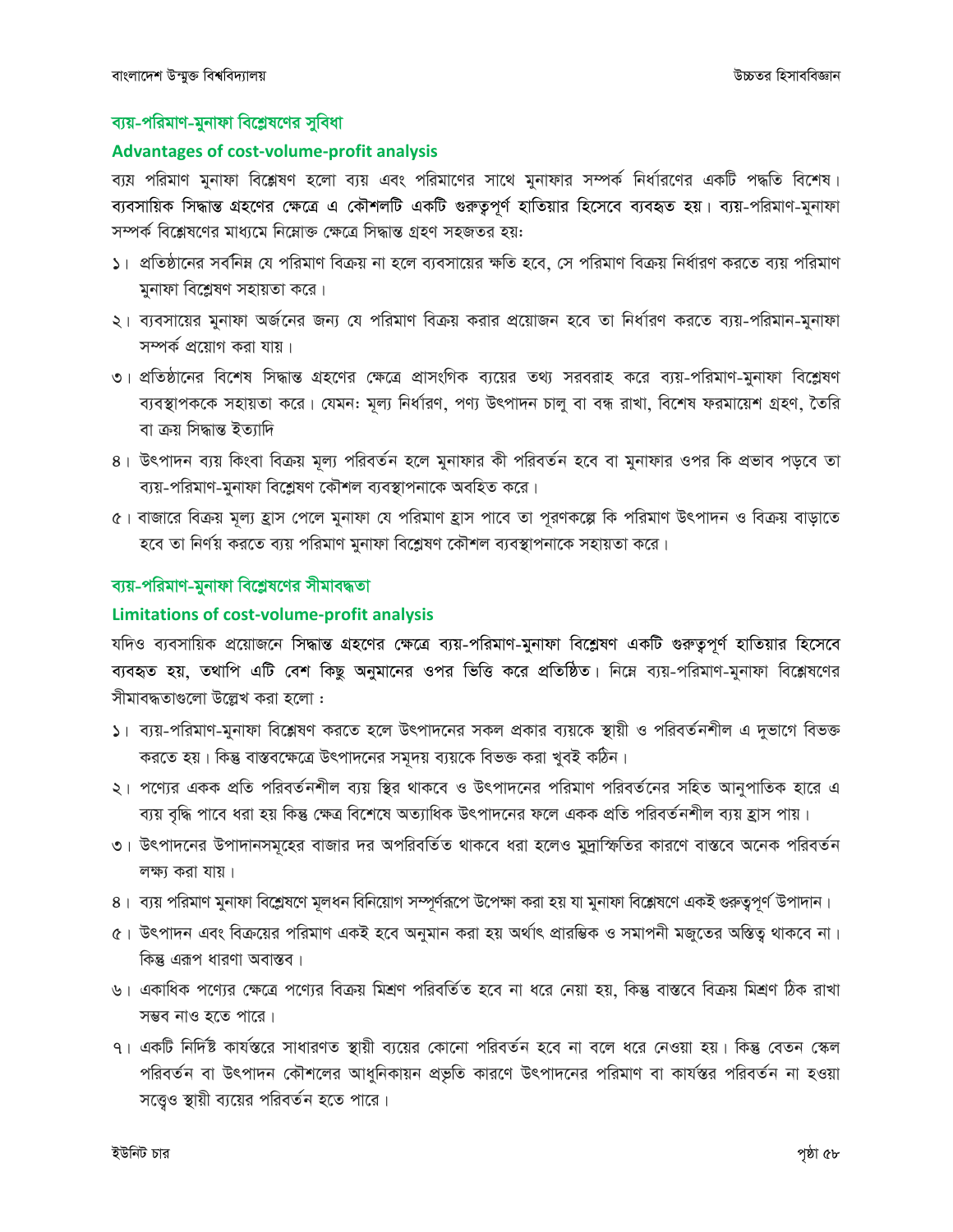- ৮। পণ্যের বিক্রয়মূল্য বা বাজারদর অপরিবর্তিত থাকবে ধরে নেওয়া হয়, কিন্তু মুদ্রাস্ফীতি, সরকারি আমদানি-রপ্তানি নীতি, সমজাতীয় বা বিকল্প পণ্যের ব্যবহার বা উদ্ভাবনের ফলে প্রায়ই বিক্রয়মূল্য বা বাজারদর পরিবর্তিত হয়।
- ৯। উৎপাদন ক্ষমতা ও শ্রমিকদের দক্ষতা অপরিবর্তিত ধরা হলেও বাস্তবে প্রযুক্তিগত উন্নয়ন কৌশল ব্যবহার ও উন্নত প্রশিক্ষণের মাধ্যমে শ্রমিকদের কর্মদক্ষতা ও উৎপাদন ক্ষমতা বৃদ্ধি করা সম্ভব।

পরিশেষে বলা যায় ব্যয়-পরিমাণ-মুনাফা বিশ্লেষণের উপরোক্ত সীমাবদ্ধতা এর উপযোগিতা হ্রাস করতে পারে কিন্তু সম্পূর্ণ বিনষ্ট করতে পারে না।

## সারসংক্ষেপ:

সহজ কথায়, ব্যয়-পরিমাণ-মুনাফা বিশ্লেষণ একটি পরিচালনা অ্যাকাউন্টিং সরঞ্জাম যা মোট বিক্রয়, মোট ব্যয় এবং লাভের মধ্যে সম্পর্ককে প্রকাশ করে। ব্যবসায়িক সিদ্ধান্ত গ্রহণের ক্ষেত্রে এটি একটি গুরুত্বপূর্ণ হাতিয়ার হিসেবে ব্যবহৃত হয়, যদিও এটি বেশ কিছু অনুমানের ওপর ভিত্তি করে প্রতিষ্ঠিত ।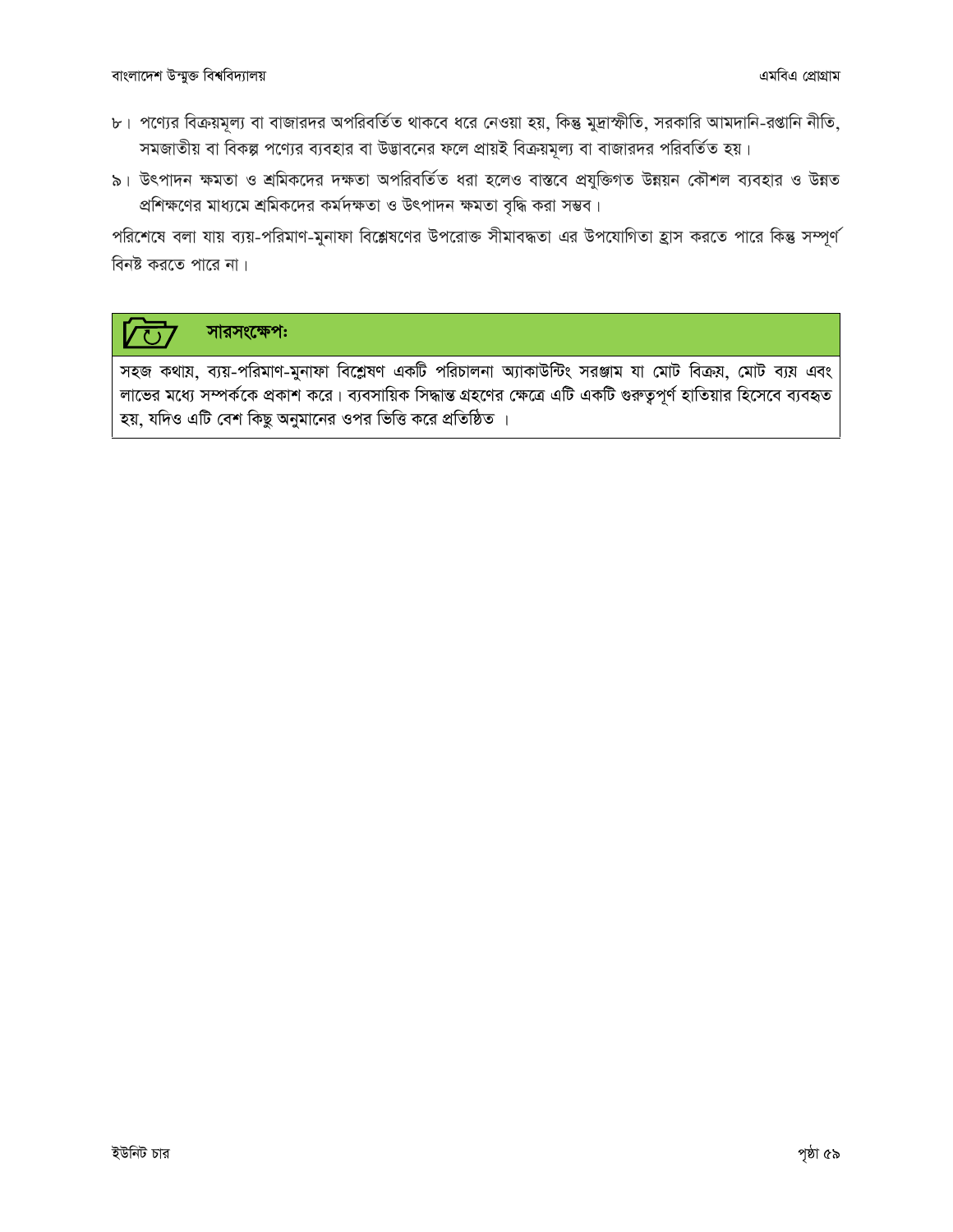<u>পাঠ-৪.২</u>

### ব্যয়-পরিমাণ-মুনাফা বিশ্লেষণের অনুমান ও ব্যবহার

### **Assumptions and Uses of Cost-Volume-Profit Analysis**



এ পাঠ শেষে আপনি-

- ব্যয়-পরিমাণ-মুনাফা বিশ্লেষণের অনুমান বা পূর্ব শর্তগুলো বলতে পারবেন।
- ব্যয়-পরিমাণ-মুনাফা বিশ্লেষণের ব্যবহারের ক্ষেত্রগুলো বলতে পারবেন।

### ব্যয়-পরিমাণ-মুনাফা বিশ্লেষণের অনুমানসমূহ **Assumptions of cost-volume-profit analysis**

ব্যয়-পরিমাণ-মুনাফার সম্পর্কটি কতিপয় অনুমানের ওপর নির্ভর করে নির্ণয় করা হয়। অর্থাৎ ব্যয়-পরিমাণ-মুনাফা বিশ্লেষণের জন্য আমাদেরকে কিছু পূর্ব শর্ত অনুমান করে নিতে হয়, বাস্তবের সাথে এ অনুমানগুলোর মিল থাকুক বা না থাকুক। ব্যয়-পরিমাণ-মুনাফা সম্পর্ক বিশ্লেষণের এসব অনুমানসমূহ নিমে উল্লেখ করা হলো:

- ১। মোট ব্যয় ও মোট আয়ের আচরণ নির্ভরযোগ্যতার সাথে নির্ণয় ও নির্ধারণ করা সম্ভব। নির্দিষ্ট প্রাসঙ্গিক সীমায় উৎপাদন বা বিক্রয়ের পরিমাণের সাথে মোট ব্যয় কিংবা মোট আয়ের সরল রৈখিক সম্পর্ক রয়েছে।
- ২। সকল প্রকার ব্যয়কে স্থায়ী ও পরিবর্তনশীল ব্যয় হিসেবে শ্রেণি বিভক্ত করা সম্ভব। এ কারণে আংশিক পরিবর্তনশীল এবং আংশিক স্থায়ী ব্যয়গুলিকেও পরিবর্তনশীল ব্যয় এবং স্থায়ী ব্যয় হিসেবে শ্রেণীবিভক্ত করে নেওয়া হয়।
- ৩। নির্দিষ্ট প্রাসঙ্গিক সীমার মধ্যবর্তী পরিমাণ এর সাথে মোট পরিবর্তনশীল ব্যয় সমানুপাতিক।
- ৪। উৎপাদন ও বিক্রয়ের পরিমাণের প্রাসঙ্গিক সীমার মধ্যে মোট স্থায়ী ব্যয় অপরিবর্তিত ও স্থির থাকবে।
- ৫। বিক্রয় মূল্যের কোনো পরিবর্তন হবে না।
- ৬। সময়ভিত্তিক প্রাসঙ্গিক সীমার মধ্যে কর্মদক্ষতা ও উৎপাদন ক্ষমতা স্থির বা অপরিবর্তিত থাকবে। উৎপাদনের উপাদানসমূহের মূল্য অপরিবর্তিত থাকবে।
- ৭। উৎপাদনের উপাদানসমূহের মূল্য অপরিবর্তিত থাকবে অর্থাৎ কাঁচামালের মূল্য, মজুরির হার ইত্যাদি উৎপাদন বৃদ্ধিতে সরবরাহের অপ্রতুলতার কারণে মূল্য বৃদ্ধি পাবে না।
- ৮। উৎপাদনের পরিমাণ হচ্ছে একমাত্র প্রাসঙ্গিক উপাদান বা ব্যয় চালক যা ব্যয়কে প্রভাবিত বা পরিবর্তিত করে। অন্যান্য সম্ভাব্য ব্যয় চালক এক্ষেত্রে স্থির এবং গুরুত্বহীন হিসেবে বিবেচিত হয়।
- ৯। একক কার্যের ভিত্তিতে আয় ও ব্যয়ের মধ্যে তুলনা করা হয়।

 $\mathsf{Sol}\,$  উৎপাদনের পরিমাণ বিক্রয়ের পরিমাণের সমান হবে।

উল্লিখিত অনুমানগুলো বিবেচনায় নিয়ে ব্যয়-পরিমাণ-মুনাফা বিশ্লেষণের মাধ্যমে গৃহীত সিদ্ধান্ত ও নির্ণীত ফলাফল অনেকাংশে এর গ্রহণযোগ্যতাকে হ্রাস করে।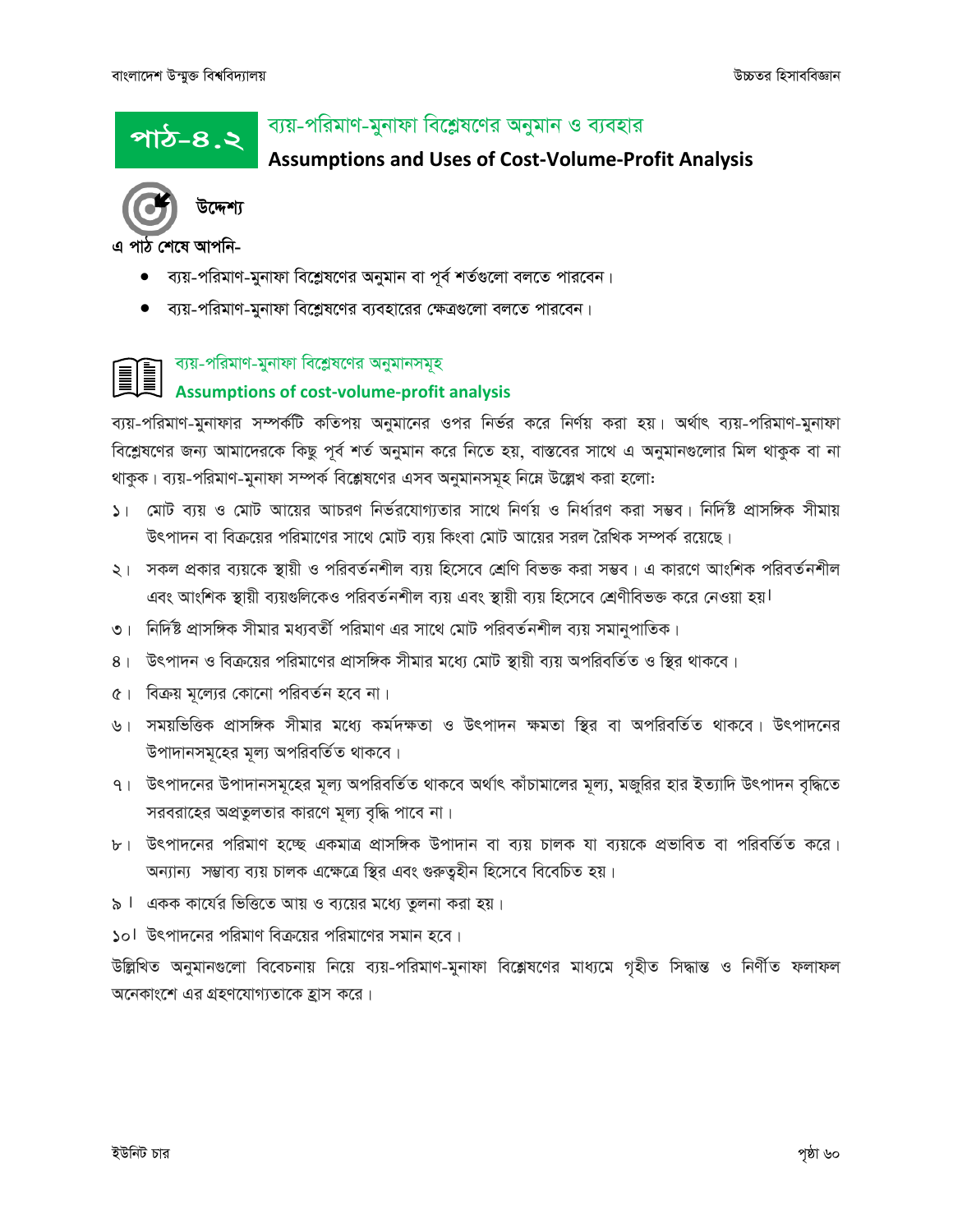### ব্যয়-পরিমাণ-মুনাফা বিশ্লেষণের ব্যবহার

#### **Uses of cost-volume-profit analysis**

কাঙ্গিত মুনাফা অর্জনের নিমিত্তে ব্যয়-পরিমাণ-মুনাফা বিশ্লেষণ কৌশলটি ব্যবসায়িক ক্ষেত্রে ব্যবহৃত হয়ে থাকে। এটি ব্যবস্থাপনার যাবতীয় কার্যক্রম সংক্রান্ত সিদ্ধান্ত গ্রহণের একটি উত্তম হাতিয়ার। এর মাধ্যমে ব্যবস্থাপক পণ্যের উৎপাদন, বিক্রয়ের পরিমাণ পণ্য মিশ্রণ ও বিক্রয় মিশ্রণ সংক্রান্ত বিভিন্ন বিষয়ে কার্যকর সিদ্ধান্ত গ্রহণ করতে পারে। ব্যয়-পরিমাণ-মুনাফা বিশ্লেষণ ব্যবস্থাপকীয় সিদ্ধান্ত গ্ৰহণে যেসব ক্ষেত্ৰে ব্যবহৃত হয় তা নিমুরূপ:

- ১। সঠিক পরিকল্পনা গ্রহণ : প্রতিষ্ঠানে পণ্য উৎপাদন, বিক্রয় এবং পণ্য মিশ্রণ সংক্রান্ত সঠিক পরিকল্পনা প্রণয়নের ব্যয় পরিমাণ মুনাফা বিশ্লেষণ এর ব্যাপক ব্যবহার পরিলক্ষিত হয়।
- ২। **মুনাফার্জন ক্ষমতা নির্ণয়:** প্রতিষ্ঠান কী পরিমাণ মুনাফার্জনে সক্ষম, তা নির্ধারণ করা ব্যবস্থাপনার কাজ। কর্মক্ষমতা অলস না রেখে সর্বাধিক মুনাফা অর্জনের পথ দেখাতে ব্যয়-পরিমাণ-মুনাফা বিশ্লেষণ প্রয়োজনীয় ভূমিকা পালন করে।
- ৩। যাবতীয় কার্য নিয়ন্ত্রণ : পণ্যের উৎপাদন, বিক্রয়, পণ্য মিশ্রণ এবং পণ্য মূল্য নির্ধারণ প্রভৃতি সংক্রান্ত নিয়ন্ত্রণে ব্যয়-পরিমাণ-মুনাফা বিশ্লেষণ ব্যবহৃত হয়।
- ৪। মুনাফার ধারাবাহিকতা বজায় রাখা : মুনাফার ধারাবাহিকতা একটি জরুরি বিষয়। প্রতিষ্ঠানের মুনাফার স্থিতিশীলতা বজায় রাখতে ব্যয়-পরিমাণ-মুনাফা বিশ্লেষণ গুরুতুপূর্ণ ভূমিকা রাখে।
- ৫। সিদ্ধান্ত গ্রহণ : প্রতিষ্ঠানের উৎপাদন ও মুনাফা সংক্রান্ত বিষয়ে গুরুতুপূর্ণ সিদ্ধান্ত গ্রহণে ব্যয়-পরিমাণ-মুনাফা বিশ্লেষণ ব্যবহৃত হয়।

পরিশেষে বলা যায় ওপরের প্রতিটি লক্ষ্য উদ্দেশ্য অর্জনের জন্য ব্যয়-পরিমাণ-মুনাফা বিশ্লেষণ ব্যবস্থাপনাকে গুরুত্বপূর্ণ সহায়তা করে।

### সারসংক্ষেপ:

ব্যয়-পরিমাণ-মুনাফার বিষয়টি কতিপয় শর্ত সাপেক্ষে বিবেচ্য। ব্যয়-পরিমাণ-মুনাফা বিশ্লেষণের জন্য আমাদেরকে কিছু পূর্ব শর্ত অনুমান করে নিতে হয়, বাস্তবের সাথে এ অনুমানগুলোর মিল থাকুক বা না থাকুক। প্রতিষ্ঠানের পরিকল্পনা প্রণয়নে, মুনাফার্জন ক্ষমতা নির্ণয়ে, নিয়ন্ত্রণে,মুনাফার স্থিতিশীলতা বজায় রাখতে ও সিদ্ধান্ত গ্রহণে ব্যয়-পরিমাণ-মুনাফা পদ্ধতি ব্যবহৃত হয়।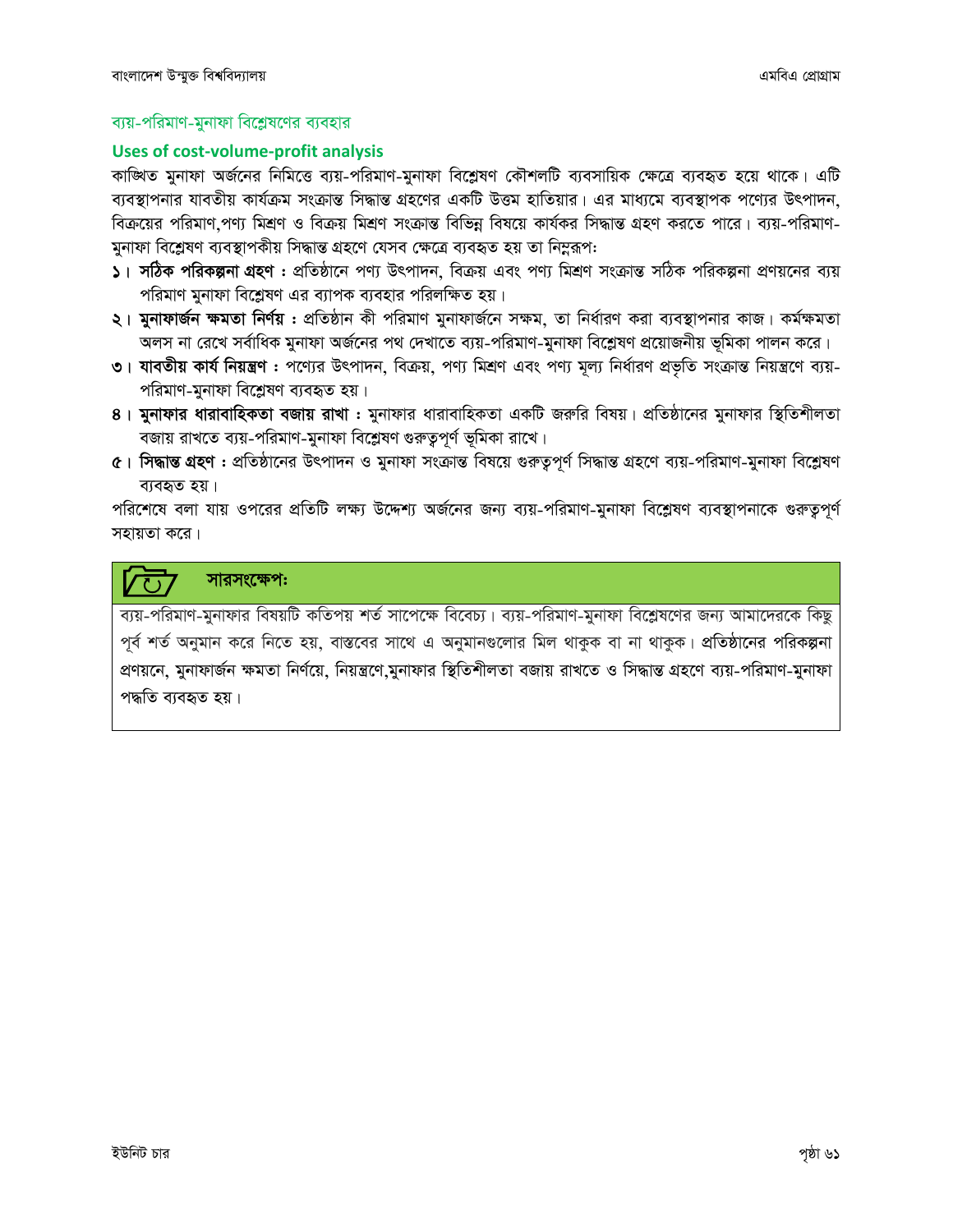

এ পাঠ শেষে আপনি-

- সমচ্ছেদ বিন্দু কী তা বলতে পারবেন।
- সমচ্ছেদ বিন্দু নির্ণয় করতে পারবেন।

#### সমচ্ছেদ বিন্দু II

### **Break-even point**

সমাবস্থা বা সমচ্ছেদ বিন্দু বা সমতুল বিন্দু বা নিরপেক্ষ বিন্দু হলো প্রতিষ্ঠানের উৎপাদন বা বিক্রয় পরিমাণের এমন একটি ধাপ বা লেভেল বা স্তর বা অবস্থান, যে স্তরে মোট আয় এবং মোট ব্যয় পরস্পর সমান হয়। অর্থাৎ সমচ্ছেদ বিন্দু এমন একটি বিন্দু বা অবস্থান, যা কোনো প্রতিষ্ঠানকে মুনাফা অর্জন করতে হলে এ বিন্দু বা অবস্থানের বেশি অবশ্যই বিক্রয় করতে হবে। এ বিন্দু বা লেভেলের কম বিক্রয় করা হলে প্রতিষ্ঠানের লোকসান হবে। একটি প্রতিষ্ঠানের সঠিক পরিকল্পনা গ্রহণে, মুনাফার্জন ক্ষমতা নির্ণয়ে, যাবতীয় কার্য নিয়ন্ত্রণে, মুনাফার ধারাবাহিকতা বজায় রাখতে, দ্রব্যমূল্য নির্ধারণে, কোনো দ্রব্য বা দ্রব্যাংশ প্রস্তুত বা ক্রয় সিদ্ধান্ত গ্রহণে, অতিরিক্ত সরবরাহের আদেশ গ্রহণ বা প্রত্যাখ্যানে, দ্রব্যের উৎপাদন বৃদ্ধি-হ্রাস বা বন্ধ সিদ্ধান্তে, দেশি বা বিদেশি নতুন বাজার নির্বাচনে, কোনো দ্রব্য বিক্রয় বা অতিরিক্ত প্রক্রিয়াকরণের সিদ্ধান্তে সমচ্ছেদ বিন্দু গুরুতুপূর্ণ ভূমিকা পালন করে।

Houltun এর মতে, "Break-even point technique involves the use of marginal costing to predict cost behaviour and there by to predict profit or of a business in a future period of time"

পরিশেষে আমরা বলতে পারি, সমচ্ছেদ বিন্দু এমন একটি বিন্দু যেখানে মোট আয় ও মোট ব্যয় সমান হয় এবং যেখানে মোট অনুদান প্ৰান্ত মোট স্থায়ী ব্যয় সমান হয়।

আমরা নিম্নের দুইটি পদ্ধতিতে সমচ্ছেদ বিন্দু নির্ণয় করতে পারি :

- ১। সমীকরণ পদ্ধতিতে (The equation method)
- ২। কম্ৰিবিউশন পদ্ধতিতে (The contribution margin method)

#### 1. সমীকরণ পদ্ধতিতে (The equation method):

Sales = Variable expenses + fixed expenses  $\pm$  profit or loss বিক্রয় মূল্য = পরিবর্তনশীল ব্যয় + স্থায়ী ব্যয়  $\pm$  মুনাফা / ক্ষতি

Profit = (Sales - variable expenses) - fixed expenses মুনাফা = (বিক্রয় মূল্য - পরিবর্তনশীল ব্যয়) - স্থায়ী ব্যয়

Contribution Margin = (Sales price per unit - variable expenses per unit) একক প্রতি কন্ট্রিবিউশন মার্জিন = (একক প্রতি বিক্রয় মূল্য - একক প্রতি পরিবর্তনশীল ব্যয়)

### 2. কম্ৰিবিউশন পদ্ধতিতে (The contribution margin method):

Total fixed expenses Break-even point (in unit) = contribution margin per unit Break-even point (in Taka) =  $\frac{Total fixed$  expenses  $\times$  Sales per unit Contribution margin per unit Break-even point (in Taka) = Total fixed expenses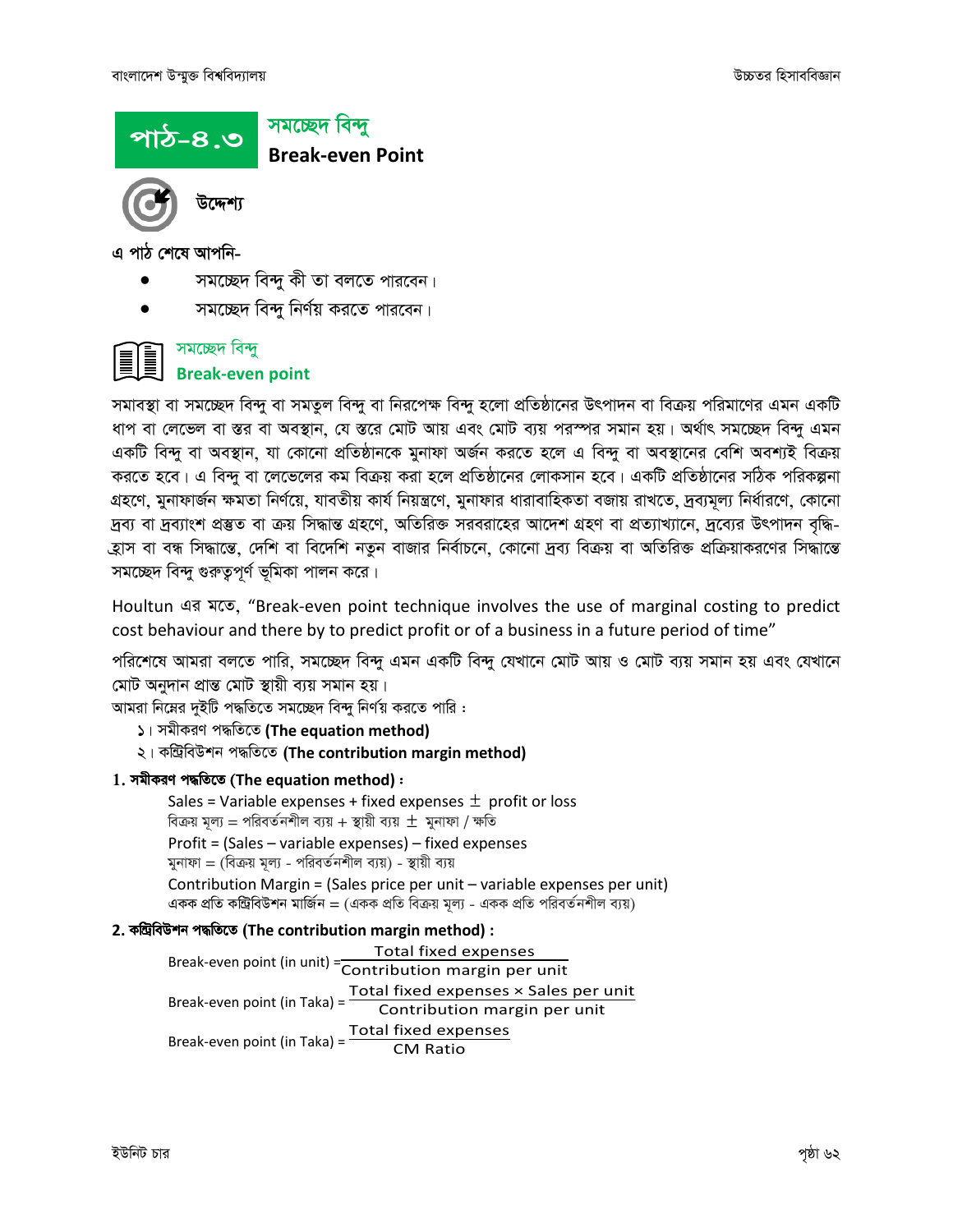**Example** : From the following information, calculate the break-even point in unit and in taka using both the equation and contribution margin method :

| Variable expenses per unit | Tk. 14     |
|----------------------------|------------|
| Fixed expenses             | Tk. 60,000 |
| Selling price per unit     | Tk. 20     |

#### Solution:

(i) Break-even point (in unit) using equation method :

Let, Break even sales = X units

Sales = Variable expenses + Fixed expenses  $\pm$  Profit or loss

 20 X = 18 X + 60,000 ± 0 6 X = 60,000 X = 60,000 ÷ 6 = 10,000 units

(ii) Break-even point (in unit) using contribution margin method:

Break-even point (in unit) = Total fixed expenses<br>Contribution margin per unit

$$
= \frac{60,000}{20 - 14} = \frac{60,000}{6} = \underline{10,000}
$$
 Units

(iii) Break-even point (in Taka) using equation method:

 The break-even point in total sales can be computed by multiplying the break-even level of unit sales by the selling price per unit:

 $= 10,000$  units  $\times$  20 per unit = Tk. 2,00,000

(iv) Break-even point (in Taka) using contribution margin method:

Break-even point (in Taka) =  $\frac{Total fixed$  expenses  $\times$  sale per unit

 Break-even point (in Taka) =  $20 - 14$  $60,000 \times 20$ −  $\frac{\times 20}{\cdot \cdot \cdot}$  = 6  $\frac{12,00,000}{2}$  = Tk. 2,00,000



সমচ্ছেদ বিন্দু বা সমতুল বিন্দু বা নিরপেক্ষ বিন্দু হলো প্রতিষ্ঠানের উৎপাদন বা বিক্রয় মাত্রার এমন একটি ধাপ বা লেভেল বা স্তর বা অবস্থান, যে স্তরে মোট আয় এবং মোট ব্যয় পরস্পর সমান হয়।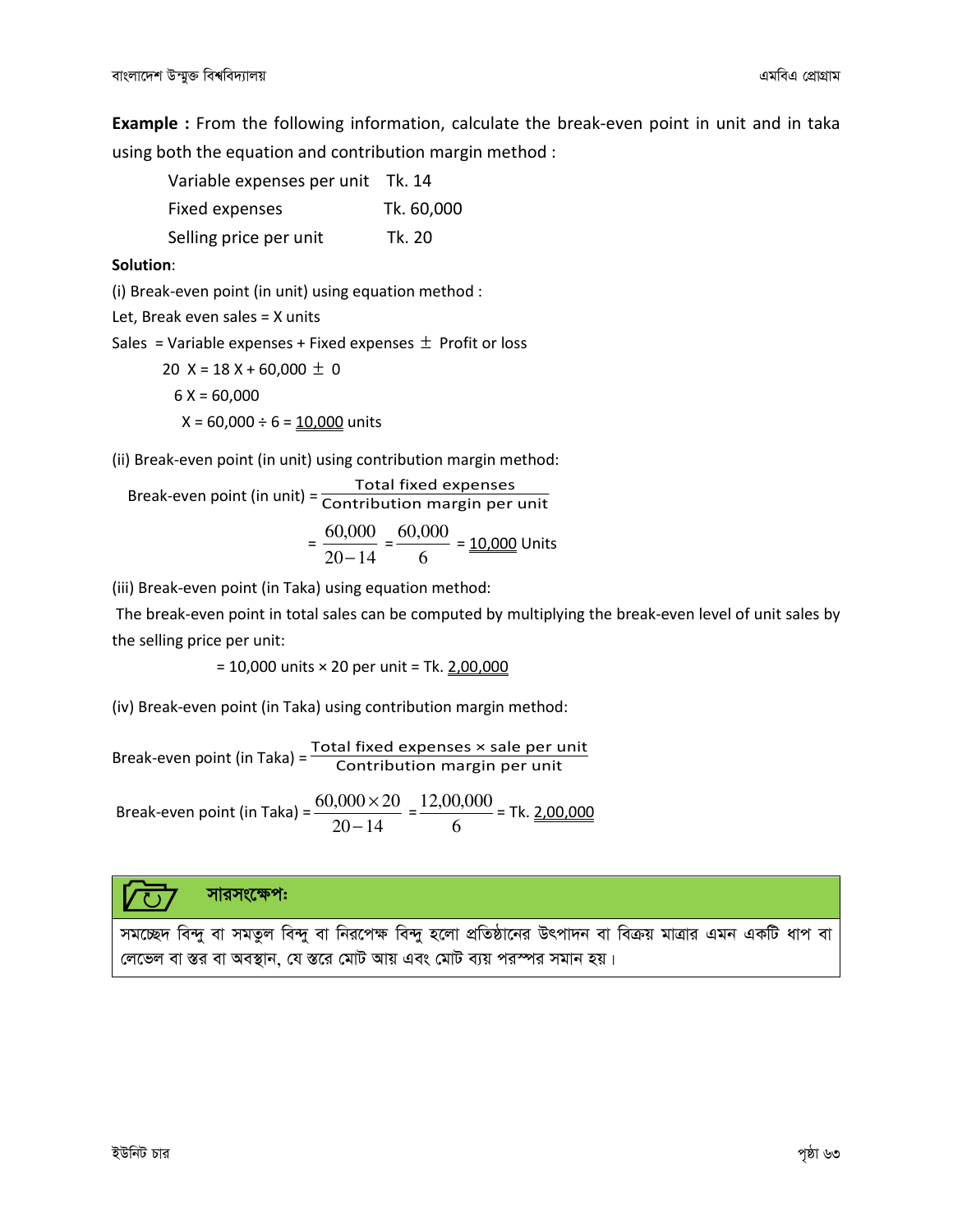### সমচ্ছেদ চিত্ৰ Break-even Chart <u>পাঠ-৪.৪</u>

উদ্দেশ

এ পাঠ শেষে আপনি-

সমচ্ছেদ চিত্র অংকন করতে পারবেন।

### সমচ্ছেদ নকশা বা সমচ্ছেদ রেখাচিত্র

### Break-even chart

সমচ্ছেদ বিশ্লেষণ প্রদর্শনের জন্য যে রেখাচিত্র ব্যবহার করা হয় তাকে সমচ্ছেদ নকশা বা সমচ্ছেদ রেখাচিত্র বলে। অর্থাৎ সমচ্ছেদ রেখাচিত্রে মোট ব্যয় রেখা ও বিক্রয় রেখা যে বিন্দুতে ছেদ করে তাকে সমচ্ছেদ বিন্দু বলে। সমচ্ছেদ বিন্দু বিশ্লেষণ ও ব্যয় পরিমাণ মুনাফার সম্পর্ক বিশ্লেষণ ও প্রদর্শনের জন্য সমচ্ছেদ নকশা বা সমচ্ছেদ রৈখিক চিত্র তৈরি করা হয়। সমচ্ছেদ রেখাচিত্র কেবলমাত্র সমচ্ছেদ বিন্দু প্রদর্শন করে না, ইহা ছাড়াও বিভিন্ন কার্যস্তরের মুনাফা বা লোকসান উপস্থাপন করে। একটি সমচ্ছেদ নকশা বা সমচ্ছেদ রেখাচিত্র নানা রকম তথ্য প্রদর্শন করে, যেমন: সমচ্ছেদ বিন্দু, মুনাফা বা লোকসান, পরিবর্তনশীল ব্যয়, স্থায়ী ব্যয় ও মোট ব্যয়ের মধ্যে পার্থক্য, নিরাপত্তা প্রান্ত, আপতন কোণ বিভিন্ন বিক্রয় স্তরে আবেদনের পরিমাণ প্রভৃতি।

Example : From the following information, prepare the break-even chart.

Fixed cost Tk. 2,000; Variable cost Tk. 0.50 per unit ; Sales Tk. 1 per unit

Units produced and sold 2,000; 4,000; 6,000; 8,000 and 10,000 10,000  $8,000$   $\qquad \qquad$  Total Revenue Profit area  $6,000$  BEP  $\sqrt{2}$  Total Expenses Cost 4,000 Variable expenses 8 2,000 <del>1 2 toss area</del> Fixed expenses line Sales  $\begin{array}{ccc} \begin{array}{ccc} \end{array} & \begin{array}{ccc} \end{array} & \begin{array}{ccc} \end{array} & \begin{array}{ccc} \end{array} & \begin{array}{ccc} \end{array} & \begin{array}{ccc} \end{array} & \begin{array}{ccc} \end{array} & \begin{array}{ccc} \end{array} & \begin{array}{ccc} \end{array} & \begin{array}{ccc} \end{array} & \begin{array}{ccc} \end{array} & \begin{array}{ccc} \end{array} & \begin{array}{ccc} \end{array} & \begin{array}{ccc} \end{array} & \begin{array}{ccc} \end{array} & \begin{array}{ccc} \end{array}$  0 2,000 4,000 6,000 8,000 10,000 Units output

- (i) On the graph the 'X" axis (horizontal) shows the volume of production and the "Y" axis (vertical) shows the cost and sales.
- (ii) Draw both axes on the suitable graph paper on the basis of appropriate scale.
- (iii) Insert production volume on X axis and costs and sales on Y axis.
- (iv) Draw the fixed cost line on the graph parallel to the X axis.
- (v) The total cost line is drawn above the fixed cost line. For the purpose of the variable cost is added to the fixed cost to arrive at the total cost and drawn at each and every scale of production.
- (vi) Sales line is drawn commencing at zero and finishing at the last point.
- (vii) Then the sales line cuts the total cost line i.e., sales equals the total cost. This is known as breakeven point.

### সারসংক্ষেপ:

সমচ্ছেদ বিশ্লেষণ প্রদর্শনের জন্য যে রেখাচিত্র ব্যবহার করা হয় তাকে সমচ্ছেদ নকশা বা সমচ্ছেদ রেখাচিত্র বলে।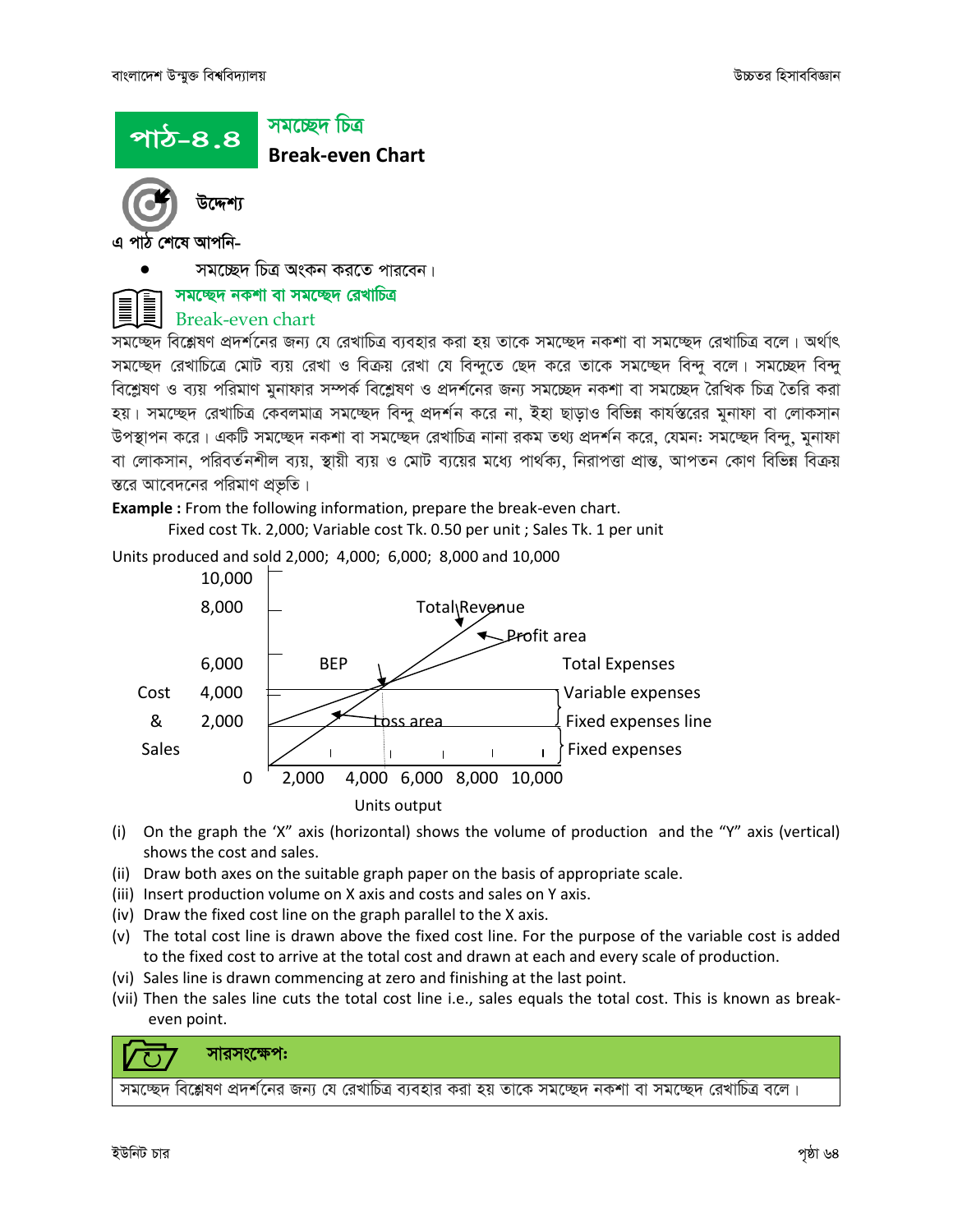



- এ পাঠ শেষে আপনি-
	- কাজ্চিত মনাফা নির্ণয় করতে পারবেন।



### কাজ্ঞ্চিত মুনাফা নিৰ্ণয়

### Determination of target profit

ব্যয়-পরিমাণ-মুনাফা বিশ্লেষণের মাধ্যমে কাংখিত মুনাফা নির্ণয় করা যায়। কাজ্ঞিত বা টার্গেট মুনাফা হলো লাভের প্রত্যাশিত পরিমাণ, যা কোনো ব্যবসায়ের পরিচালকরা একটি নির্ধারিত অ্যাকাউন্টিং সময়কালের শেষে অর্জনের প্রত্যাশা করে l অর্থাৎ ব্যবসায়ের সময় শেষে পরিচালিত নেট অপারেটিং আয় বা মুনাফাকে <mark>টার্গেট</mark> লাভ বলা হয়। ব্যয়-পরিমাণ-মুনাফা বিশ্লেষণের মাধ্যমে কোনো নির্দিষ্ট পরিমাণ মুনাফা অর্জন করতে হলে কী পরিমাণ বিক্রয় করতে হবে তা জানা যায়।

নিম্নের দুইটি পদ্ধতিতে আমরা কাজ্চ্চিত মুনাফা নির্ণয় করতে পারি:

- ১। সমীকরণ পদ্ধতিতে (The equation method)
- ২। কম্ৰিবিউশন পদ্ধতিতে (The contribution margin method)

### 1. সমীকরণ পদ্ধতিতে (The equation Method):

Sales = Variable expenses + Fixed expenses + Profit or loss

Profit = (Sales – Variable expenses) – Fixed expenses

### 2. % (The contribution margin method):

Units sales to earn target profit =  $\frac{Total fixed$  expenses + Target profit Contribution margin per unit Sales volume (in Taka) =  $\frac{\text{(Fixed Expenses + Target Profit)} \times \text{Selling price per unit}}{\text{Simpl to the object}}$ 

Contribution margin per unit

Sales volume (in Taka) =  $\frac{Total fixed Express + Target Profit}{CM Ratio}$ 

Example : From the following information, calculate the sales volume in unit and in taka using

both the equation and contribution margin method to earn a target profit of Tk. 50,000.

| Variable cost per unit | Tk. 20       |
|------------------------|--------------|
| Fixed expenses         | Tk. 1,00,000 |
| Selling price per unit | Tk. 30       |

Solution : (i) Target sales in unit to earn a profit Tk. 50,000, using equation method:

Let, Target Sales = X units

Sales = Variable expenses + Fixed expenses + Profit

30 X = 20 X + 1,00,000 + 50,000

 $10 X = 1,50,000$ 

$$
X = 1,50,000 \div 10 = 15,000
$$
 units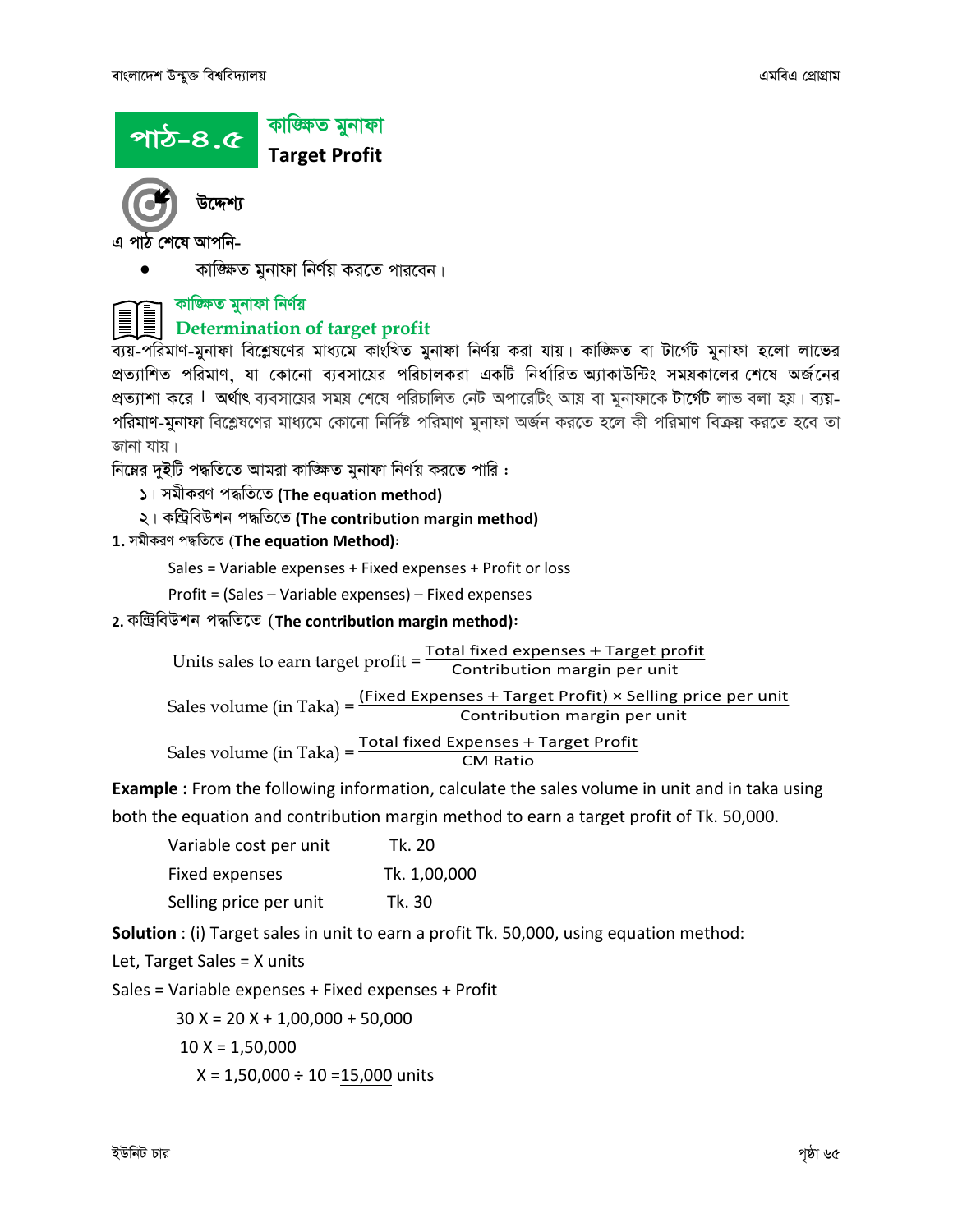(ii) Target sales in unit to earn a profit Tk. 50,000, using contribution margin method:

Units sales to earn target profit =  $\frac{Fixed$  expenses + Target Profit Contribution margin per unit

$$
= \frac{1,00,000 + 50,000}{30 - 20} = \frac{1,50,000}{10} = \underline{15,000}
$$
 Units

(iii) Sales volume in Taka to earn target profit Tk. 50,000, using equation method:

Total sales can be computed by multiplying the Units sales to earn target profit by the selling price per unit:

 $= 15,000$  units  $\times$  30 per unit = Tk.  $4,50,000$ 

(iv) Sales volume in Taka to earn target profit Tk. 50,000, using contribution margin method:

Sales volume (in Taka) =  $\frac{Fixed Expenses + Target Profit) \times Selling price per unit}{Contribution margin per unit}$ 

$$
=\frac{(1,00,000+50,000)\times30}{30-20}=\frac{45,00,000}{10}=\text{Tk. } \underline{4,50,000}
$$

(v) Sales volume (in Taka) =  $\frac{Total fixed$  expenses + Target profit CM Ratio

$$
= \frac{1,00,000 + 50,000}{0.333} = \text{Tk. } \underline{4,50,000}
$$

CM Ratio = (Sales – variable cost) ÷ Sales =  $(30 - 20) \div 30 = 0.333$ 

### সারসংক্ষেপ:

কাজ্ঞিত বা টার্গেট মুনাফা হলো লাভের প্রত্যাশিত পরিমাণ যা কোনো ব্যবসায়ের পরিচালকরা একটি নির্ধারিত অ্যাকাউন্টিং সময়কালের শেষে অর্জনের প্রত্যাশা করে ।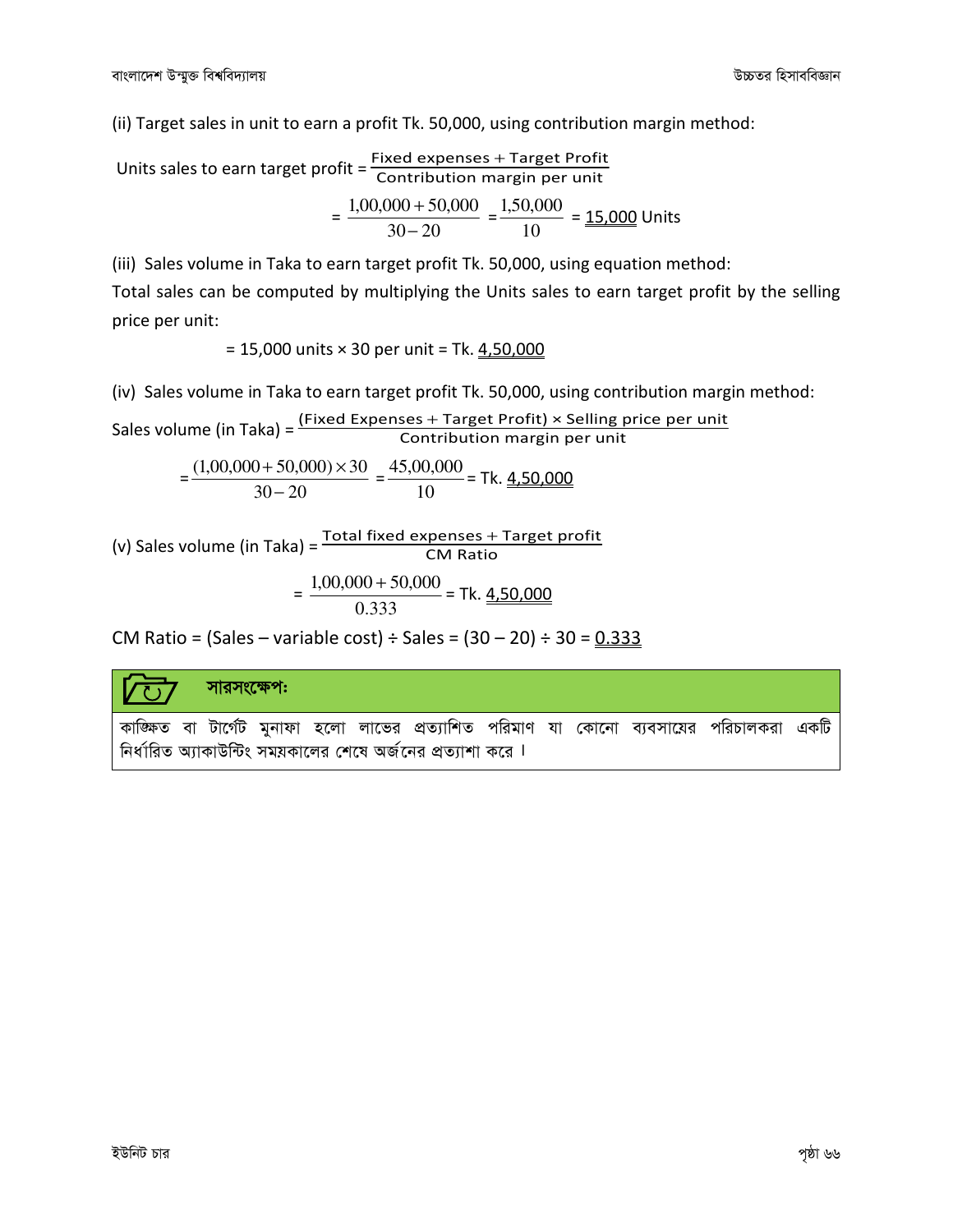

এ পাঠ শেষে আপনি-

কাম্য বিক্রয় মিশ্রণ নির্ণয় করতে পারবেন।



#### বিক্ৰয় মিশ্ৰণ Sales mix

বিক্রয় মিশ্রণ হলো কোনো প্রতিষ্ঠান কর্তৃক বিক্রয় করা বিভিন্ন পণ্য। মোট বিক্রয়ের পরিমাণকে বিভিন্ন লাইনের পণ্য বিক্রয়ের পরিমাণে বিভক্তিকরণ করা বা বিভিন্ন লাইনের পণ্য বিক্রয়ের আনুমানিক পরিমাণ- যা দ্বারা মোট বিক্রয় অর্জিত হয় তাকে বিক্রয় মিশ্রণ (Sales mix) বলে। সংক্ষেপে বলা যায়, মোট বিক্রয়ের সঙ্গে বিভিন্ন প্রকার পণ্যের পারস্পারিক পরিমাণকে বিক্রয় মিশ্রণ বলে। একটি ব্যবসায় প্রতিষ্ঠান একাধিক পণ্য বিক্রয় করতে পারে। বিভিন্ন পণ্য যে আনুপাতে বিক্রয় হয় তাই হলো বিক্রয় মিশ্রণ। কোনো প্রতিষ্ঠানের বিক্রয় মিশ্রণকে সমস্ত পণ্যের মোট বিক্রয় পরিমাণের সাথে তুলনা করে প্রতিটি পণ্যের জন্য বিক্রয় অনুপাত বিবেচনা করা যেতে পারে। বিক্রয় মিশ্রণ নিয়মিত পরিচালন দ্বারা বিশ্লেষণ করা হয়, কারণ কোনো সংস্থার বিক্রয় মিশ্রণ সরাসরি সংস্থার সমচ্ছেদ বিন্দু এবং ব্যয়-পরিমাণ-মুনাফা বিশ্লেষণকে প্রভাবিত করে। একটি লাভজনক বিক্রয় মিশ্রণ নির্ধারণ করতে হলে ব্যয় পরিমাণ মুনাফা বিশ্লেষণের সাহায্য নিতে হয়। উদাহরণস্বরূপ, একজন মোটর সাইকেল খুচরা বিক্রেতা ১০০০ টাকা মূল্যের ৫টি মোটর সাইকেল, ৫০০ টাকা মূল্যের ১০টি মোটরসাইকেল এবং ৫,০০০ টাকা মূল্যের ১টি মোটরসাইকেল বিক্রয়ের সুযোগ রয়েছে। এখন, বিক্রেতাকে নির্ধারণ করতে হবে, কোন মূল্যের সাইকেলগুলো বেশি বিক্রয় করা হলে তাঁর মুনাফা বেশি হবে।

এ বিষয়ে আমরা নিচের উদাহরণটি লক্ষ্য করি:

Example : Present the following information of sales mixtures to show to the management:

|                  | Products | Per Unit (Tk.) |
|------------------|----------|----------------|
| Direct materials |          | 13             |
|                  |          |                |
| Direct labor     |          |                |
|                  |          |                |

Fixed expenses Tk. 1000. Variable expenses are allocated to products as 100% of direct labor. Sales price  $A = Tk. 30$  and  $B = Tk. 25$ 

Sales mixtures:

- (i) 1,000 units of product A and 2,000 units of B
- (ii) 1,500 units of product A and 1,500 units of B
- (iii) 2,000 units of product A and 1,000 units of B

#### Requirements:

- (a) The variable cost and contribution per unit,
- (b) The total contribution and profits resulting from each of the above sales mixtures.

#### Solution :

(a) The variable cost and contribution per unit:

| <b>Particulars</b>           | Product-A (Tk.) | Product-B (Tk.) |
|------------------------------|-----------------|-----------------|
| Direct materials             | 13              | 12              |
| Direct labor                 |                 |                 |
| Variable overheads (100%)    |                 |                 |
| Total variable cost per unit | 19              | 16              |
| Sales Price                  | 30              | 25              |
| Contribution per unit        | Tk. 11          | Tk. 9           |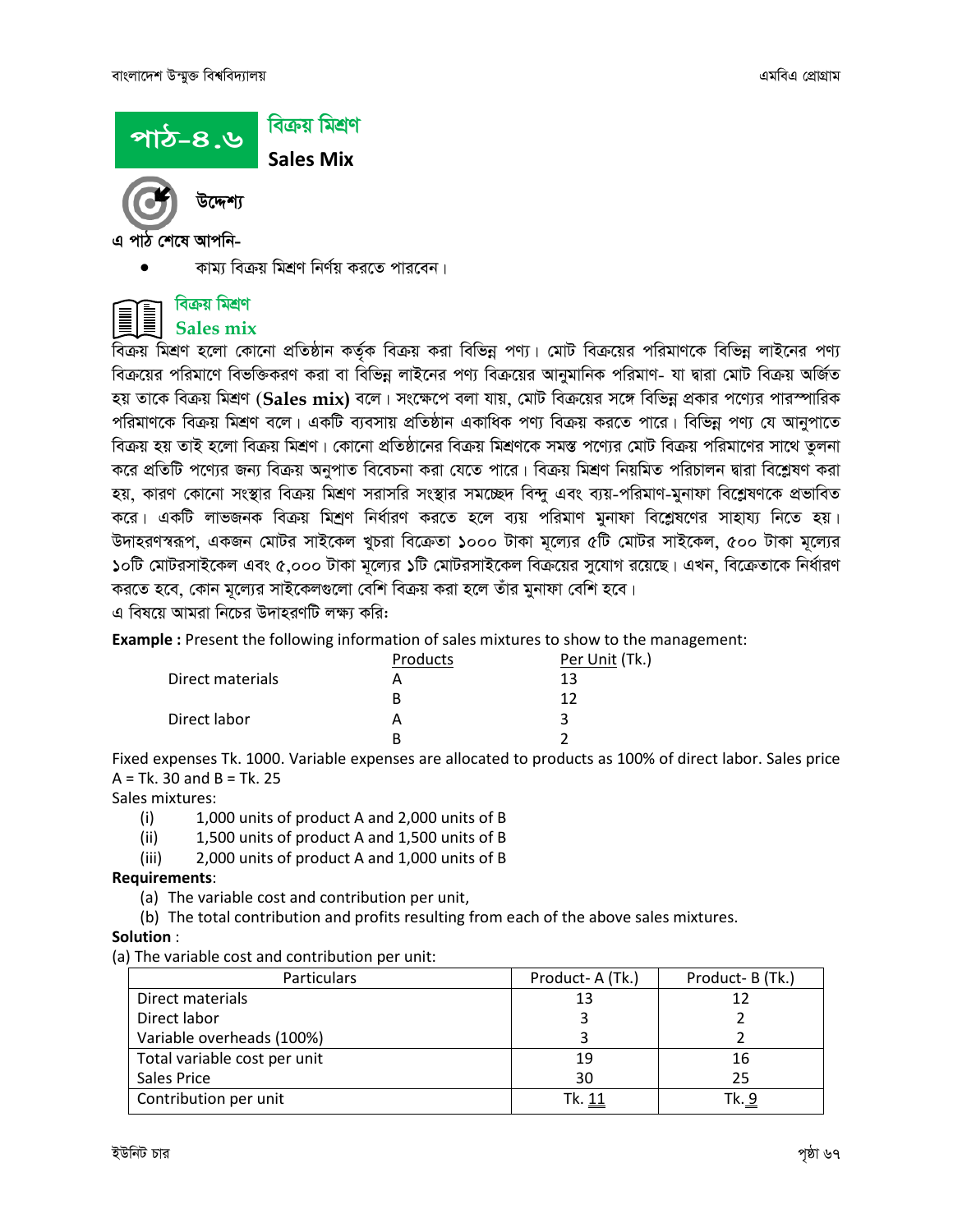### (b) The total contribution and profits:

| <b>Details</b>          | (i)                 | (ii)                | (iii)               |
|-------------------------|---------------------|---------------------|---------------------|
| <b>Total Sales</b>      | $(1,000\times30) +$ | $(1,500\times30) +$ | $(2,000\times30) +$ |
|                         | $(2,000 \times 25)$ | $(1,500\times25)$   | $(1,000\times25)$   |
|                         | $=$ Tk. 80,000      | $=$ Tk. 82,500      | $=$ Tk. 85,000      |
| Variable cost           | $(1,000\times19) +$ | $(1,500\times19) +$ | $(2,000\times19) +$ |
|                         | $(2,000\times16)$   | $(1,500\times16)$   | $(1,000\times16)$   |
|                         | $=$ Tk. 51,000      | $=$ Tk. 52,500      | $=$ Tk. 54,000      |
| Contribution            | Tk. 29,000          | Tk. 30,000          | Tk. 31,000          |
| $\vert$ (-) Fixed costs | Tk. 1000            | Tk. 1000            | Tk. 1000            |
| Profit                  | Tk. 28,000          | Tk. 29,000          | Tk. 30,000          |

Therefore, sales mixture (iii) will give the highest profit; and as such, mixture (iii) can be adopted.

#### সারসংক্ষেপ:  $\overline{C}$

মোট বিক্রয়ের সঙ্গে বিভিন্ন প্রকার পণ্যের পারস্পারিক পরিমাণকে বিক্রয় মিশ্রণ বলে। বিক্রয় মিশ্রণ নিয়মিত পরিচালন দ্বারা বিশ্লেষণ করা হয়, কারণ কোনো সংস্থার বিক্রয় মিশ্রণ সরাসরি সংস্থার সমচ্ছেদ বিন্দু এবং ব্যয় পরিমাণ মুনাফা বিশ্লেষণকে প্রভাবিত করে।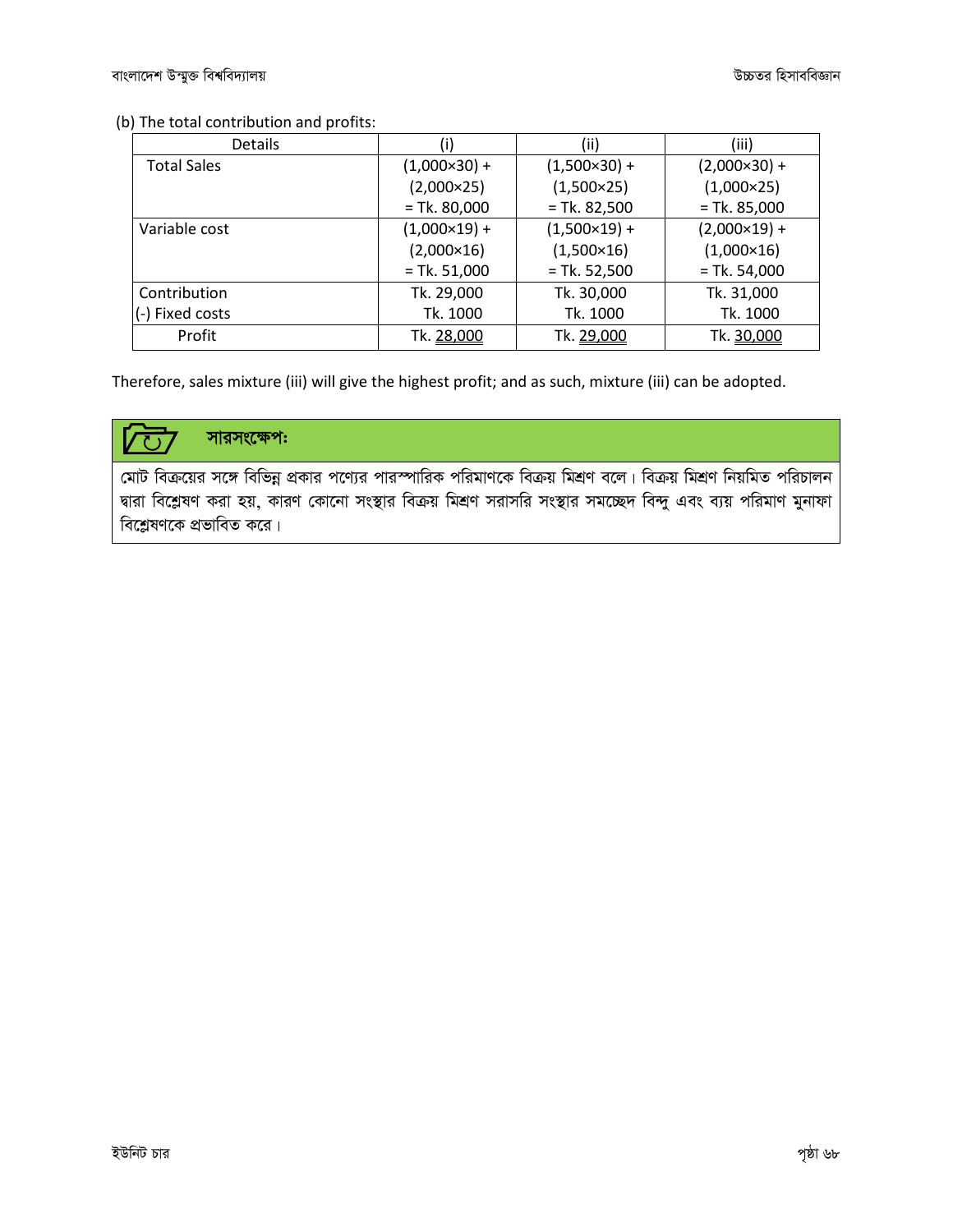পাঠ–৪.৭

### ব্যয় পরিমাণ মুনাফা বিশ্লেষণ: গাণিতিক সমস্যা ও সমাধান

Cost-Volume-Profit Analysis : Mathematical Problem and Solutions



এ পাঠ শেষে আপনি-

ব্যয়-পরিমাণ-মুনাফা বিশ্লেষণ সংক্রান্ত গাণিতিক সমস্যার সমাধান করতে পারবেন।

### ব্যয় পরিমাণ মুনাফা বিশ্লেষণ: গাণিতিক সমস্যা ও সমাধান **ii**

### Cost-volumn-profit analysis: mathematical problem and solutions

**Example 1 :** Nowrin Bangladesh Company Ltd. has the total capacity of production is 20,000 units. Their total fixed cost per year is Tk. 80,000. Sales per unit is Tk. 50 and the variable cost per unit is Tk. 30.

Requirements : Calculate the followings

- (i) BEP in units.
- (ii) BEP in taka.
- (iii) Profit at total sales level of 20,000 units.
- (iv) Contribution per unit.

### Solution:

Given that,

| Total production capacity                        |                          |             | $=$ Tk. 20,000 units.                                               |  |
|--------------------------------------------------|--------------------------|-------------|---------------------------------------------------------------------|--|
| Total fixed cost (FC)                            |                          | Ξ           | Tk. 80,000                                                          |  |
| Sales per unit (S)                               |                          | =           | Tk. 50                                                              |  |
| Variables cost per unit (VC)                     |                          | $\equiv$    | Tk. 30                                                              |  |
| Req. (i) BEP (Units)                             | $=\frac{FC}{S-VC}$       |             |                                                                     |  |
|                                                  | $=\frac{80000}{50-30}$   |             |                                                                     |  |
|                                                  | $=\frac{80000}{20}$      |             |                                                                     |  |
|                                                  | = 4000 units.            |             |                                                                     |  |
| <b>Req. (ii) BEP (Tk.)</b>                       | $=$ BEP unit $\times$ S  |             |                                                                     |  |
|                                                  | $= (4,000 \times 50)$    |             |                                                                     |  |
|                                                  | $= Tk. 2,00,000$         |             |                                                                     |  |
| Req. (iii) Profit at total sales of 20,000 Units |                          |             |                                                                     |  |
| Profit                                           |                          |             | = Total selling price - Total cost                                  |  |
|                                                  |                          |             | $= (20,000 \times 50) - \{80,000 + (20,000 \times 30)\}$ [TC=FC+VC] |  |
|                                                  |                          |             | $= 10,00,000 - (80,000+6,00,000)$                                   |  |
|                                                  | $= 10,00,000 - 6,80,000$ |             |                                                                     |  |
|                                                  | $= Tk. 3,20,000$         |             |                                                                     |  |
| <b>Req. (iv)</b> Contribution per unit           |                          | $= S-VC$    |                                                                     |  |
|                                                  |                          | $= 50 - 30$ |                                                                     |  |
|                                                  |                          | = Tk. 20    |                                                                     |  |
|                                                  |                          |             |                                                                     |  |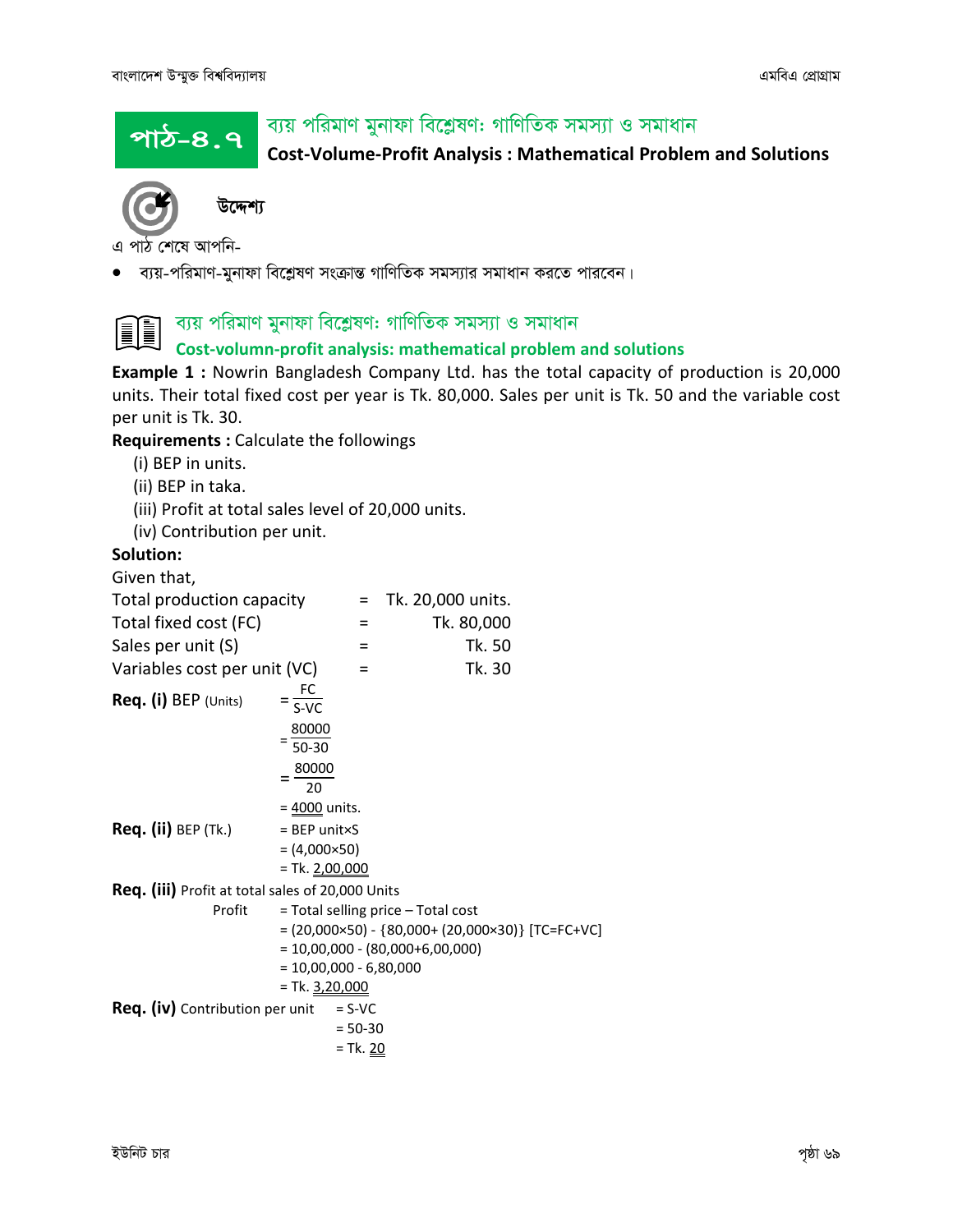Example 2: The following information relates to three months activities of Karu and Company Limited, which manufactures a single product:

| mandiactures a single product.                                     |                                                                       |                                                                                                                      |
|--------------------------------------------------------------------|-----------------------------------------------------------------------|----------------------------------------------------------------------------------------------------------------------|
| <u>Months</u>                                                      | <b>Production (Units)</b>                                             | <b>Total Cost (Tk.)</b>                                                                                              |
| August                                                             | 13,000                                                                | 1,40,000                                                                                                             |
| September                                                          | 15,000                                                                | 1,50,000                                                                                                             |
| October                                                            | 18,000                                                                | 1,65,000                                                                                                             |
|                                                                    |                                                                       | Requirements: On the basis of above figures, you are required to calculate (i) Variable cost per unit and (ii) Total |
| fixed cost.                                                        |                                                                       |                                                                                                                      |
| Solution:                                                          |                                                                       |                                                                                                                      |
| Req. (i): Calculation of VC per unit:                              |                                                                       |                                                                                                                      |
| We know,                                                           |                                                                       |                                                                                                                      |
|                                                                    | Change of total cost                                                  |                                                                                                                      |
| Variable cost per unit                                             | Change of product units                                               |                                                                                                                      |
|                                                                    | Tk. 150000-Tk. 140000                                                 |                                                                                                                      |
| VC (September)                                                     | 15000-13000                                                           |                                                                                                                      |
|                                                                    | Tk. 10000                                                             |                                                                                                                      |
|                                                                    | $=\frac{1}{2000}$                                                     |                                                                                                                      |
|                                                                    | = Tk. 5.00 per unit                                                   |                                                                                                                      |
|                                                                    |                                                                       |                                                                                                                      |
| VC (October)                                                       | Tk. 165000-Tk. 150000<br>18000-15000                                  |                                                                                                                      |
|                                                                    |                                                                       |                                                                                                                      |
|                                                                    | $=\frac{Tk. 15000}{3000}$                                             |                                                                                                                      |
|                                                                    | $=$ Tk. $5.00$ per unit                                               |                                                                                                                      |
| Req. (ii): Calculation of fixed cost:                              |                                                                       |                                                                                                                      |
| Fixed Cost = Total Cost - Variable Cost.                           |                                                                       |                                                                                                                      |
| For the month of September = Tk. $1,50,000 - (15,000 \times 5.00)$ |                                                                       |                                                                                                                      |
|                                                                    | $=$ Tk. $(1,50,000 - 75,000)$                                         |                                                                                                                      |
|                                                                    | $= Tk. 75,000$                                                        |                                                                                                                      |
| For the month of October                                           | $=$ Tk. 1,80,000 $-$ (18000×5.00)                                     |                                                                                                                      |
|                                                                    | $= 1,80,000 - 90,000$                                                 |                                                                                                                      |
|                                                                    | $=$ Tk. $90,000$                                                      |                                                                                                                      |
|                                                                    |                                                                       |                                                                                                                      |
|                                                                    |                                                                       | Example 3: Total annual fixed cost of ABC Company Limited is Tk. 42,000 variable cost is Tk. 28 per unit and selling |
| price per unit is Tk. 40                                           |                                                                       |                                                                                                                      |
| <b>Requirements:</b>                                               |                                                                       |                                                                                                                      |
| (i) Calculate the BEP.                                             |                                                                       |                                                                                                                      |
|                                                                    |                                                                       | (ii) Calculate the desired sales, if the company wants to earn profit of Tk. 18,000.                                 |
|                                                                    | (iii) Calculate the selling price per unit if the BEP is 3,000 units. |                                                                                                                      |
| Solution:                                                          |                                                                       |                                                                                                                      |
| Given that,                                                        |                                                                       |                                                                                                                      |
| Fixed Cost (FC)                                                    | $=$ Tk. 42,000                                                        |                                                                                                                      |
| Variable Cost per unit (VC)                                        | $= Tk. 28$                                                            |                                                                                                                      |
| Selling price per unit (S)                                         | $=$ Tk. 40                                                            |                                                                                                                      |

| $Req-(i) : BEP$         | FC<br>S-VC       |
|-------------------------|------------------|
|                         | 42000            |
|                         | 40-28            |
|                         | 42000            |
|                         | 12               |
|                         | $= 3,500$ units  |
| Req-(ii) : Target sells | $FC+T.P$<br>S-VC |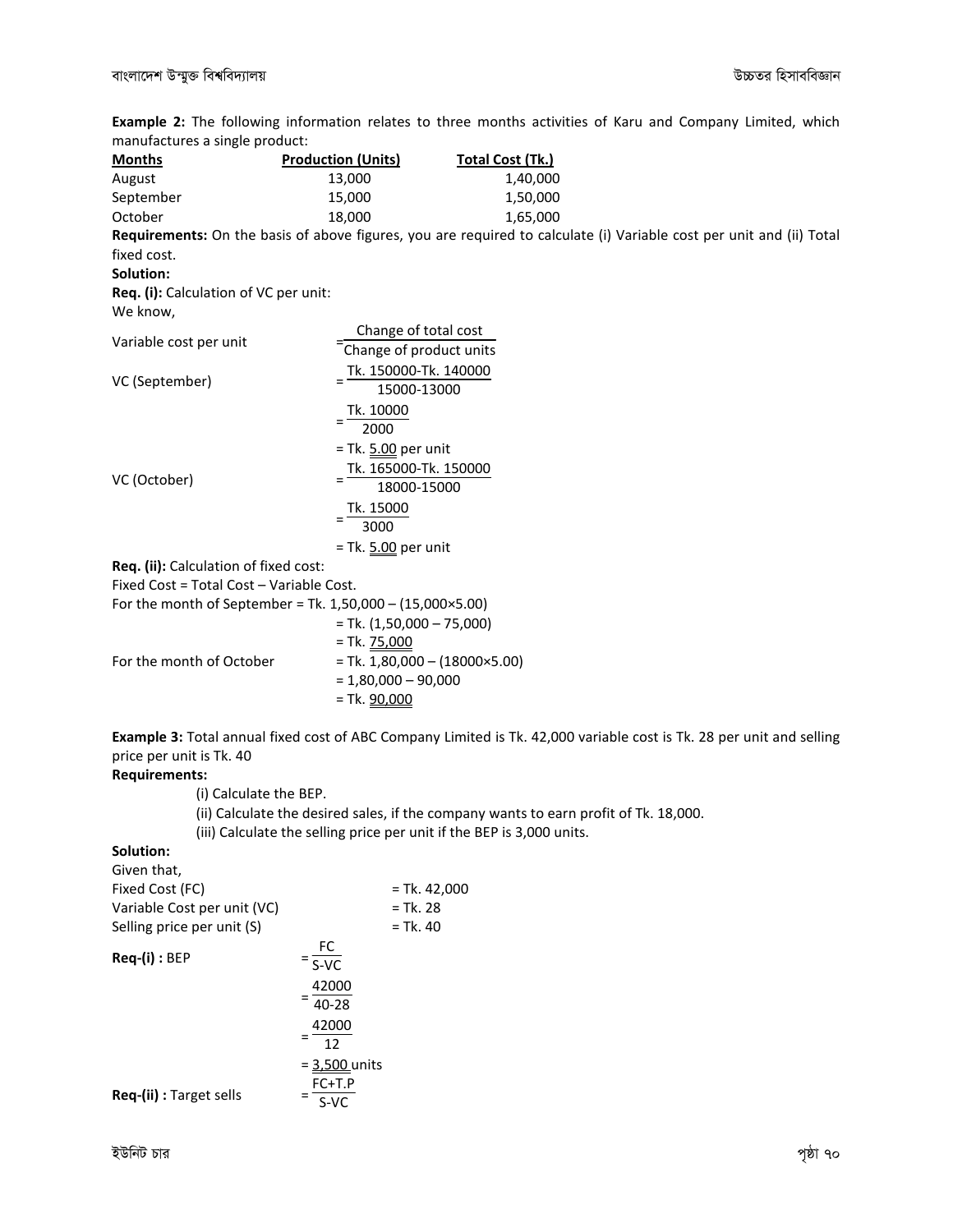|                                                            | $=\frac{42000+18000}{40-28}$                                                                                                                                                                       |
|------------------------------------------------------------|----------------------------------------------------------------------------------------------------------------------------------------------------------------------------------------------------|
|                                                            |                                                                                                                                                                                                    |
|                                                            | $=\frac{60000}{12}$                                                                                                                                                                                |
|                                                            | = 5,000 units                                                                                                                                                                                      |
| <b>Req-(iii)</b> : BEP = $\frac{FC}{S-VC}$                 |                                                                                                                                                                                                    |
| Let, the selling price per unit is $=$ y                   |                                                                                                                                                                                                    |
| $\Rightarrow$ 3,500                                        | $=\frac{42000}{v-18}$                                                                                                                                                                              |
| $\Rightarrow$ 3,500 y - 98,000                             | $= 42,000$                                                                                                                                                                                         |
| $\Rightarrow$ 3,500 y                                      | $= 42,000 + 98,000$                                                                                                                                                                                |
| $\Rightarrow$ 3,500 y                                      | $= 140,000$                                                                                                                                                                                        |
| $\Rightarrow$ y                                            | $=\frac{140000}{3500}$                                                                                                                                                                             |
| $\Rightarrow$ y                                            | $=$ Tk. 40                                                                                                                                                                                         |
|                                                            | <b>Example 4: Becon Infusion Ltd. produces and sells 20,000 units per year.</b><br>Selling price per product is Tk. 200<br>Variable cost per product is Tk. 90<br>Total fixed cost is Tk. 2,20,000 |
| <b>Requirements:</b>                                       |                                                                                                                                                                                                    |
| Solution:                                                  | (i) BEP units. (ii) C/M or P/V ratio. (iii) M/S in Tk. (iv) M/S ratio                                                                                                                              |
| Given that,                                                |                                                                                                                                                                                                    |
| <b>Total sales</b>                                         | $= 20,000$ units                                                                                                                                                                                   |
| Selling price per product (S)                              | $=$ Tk. 200<br>= Tk. 90                                                                                                                                                                            |
| Variable cost per product (VC)<br>Fixed cost per year (FC) | $=$ Tk. 2,20,000                                                                                                                                                                                   |
|                                                            |                                                                                                                                                                                                    |
| <b>Req. (i)</b> : We now, BEP (units)                      | $=\frac{FC}{S-VC}$                                                                                                                                                                                 |
|                                                            | $=\frac{220000}{200-90}$                                                                                                                                                                           |
|                                                            | = 2000 units                                                                                                                                                                                       |
| Req. (ii) : C/M or P/V ratio                               | $=\frac{TCM}{TS}\times 100$                                                                                                                                                                        |
|                                                            | $(20000 \times 200) - (20000 \times 90)$<br>×100<br>20000×200                                                                                                                                      |
|                                                            | 4000000-1800000<br>$\times 100$<br>4000000                                                                                                                                                         |
|                                                            | $= 55%$                                                                                                                                                                                            |
| Req. (iii) : M/S in Tk.                                    | = TS - BEP Sales                                                                                                                                                                                   |
|                                                            | $= 40,00,000-(2000\times200)$                                                                                                                                                                      |
|                                                            | $= 40,00,000-4,00,000$                                                                                                                                                                             |
|                                                            | $= Tk. 36,00,000$                                                                                                                                                                                  |
| Req. (iv) : M/S ratio                                      | $=\frac{M/S}{TS}\times 100$                                                                                                                                                                        |
|                                                            | $=\frac{3600000}{4000000} \times 100$                                                                                                                                                              |
|                                                            | $= 90%$                                                                                                                                                                                            |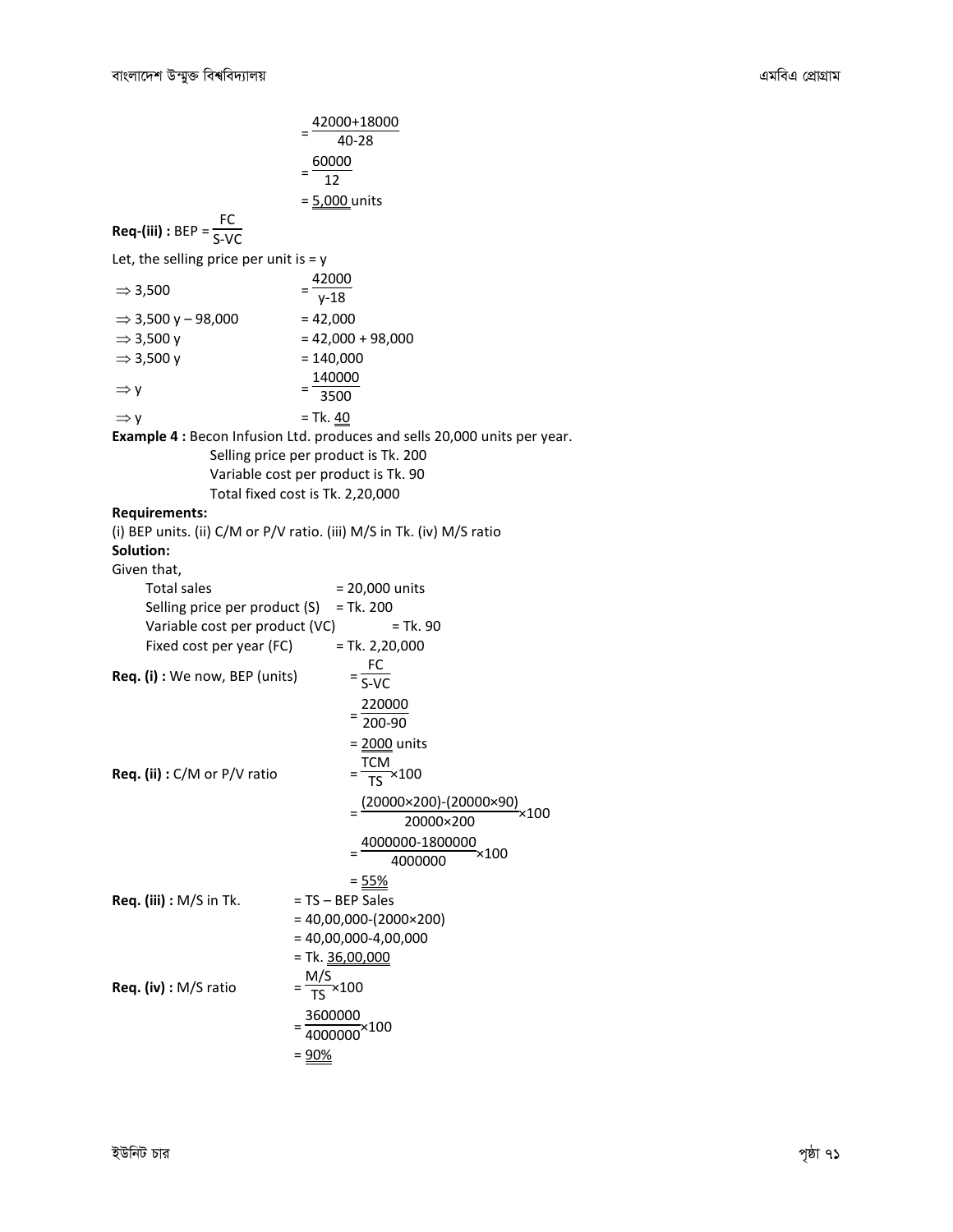Example 5: Shamim & Company Ltd. produces 30,000 units of product per year. But due to the marketing deficiency, they can sell the 25,000 units of product per year.

Sells and cost related data given below:

Total Fixed Cost, Tk. 2,10,000

Selling price per unit Tk. 150

Variable cost per unit Tk. 80

Requirements:

(a) Break-even-sells in Taka (b) Break-even-sells in units (c) TCM (Total contribution margin) (d) C/M ratio (e) Profit annually (f) Profit ratio

#### Solution:

| Given that,                                     |                                                             |                  |                         |
|-------------------------------------------------|-------------------------------------------------------------|------------------|-------------------------|
| Total sells capacity                            | = 25,000 units                                              |                  |                         |
| Total fixed cost (FC)                           | $=$ Tk. 2,10,000                                            |                  |                         |
| Selling price per unit (S)                      | $=$ Tk. 150                                                 |                  |                         |
| Variable cost per unit (VC)                     | $=$ Tk. 80                                                  |                  |                         |
| <b>Req. (a)</b> : BEP (Tk)                      | $=\frac{FC}{S-VC} \times S$                                 |                  |                         |
|                                                 | $=\frac{210000}{150-80} \times 100$                         |                  |                         |
|                                                 | $=\frac{210000}{70}$ × 100                                  |                  |                         |
|                                                 | $= 3,00,000$ (Tk)                                           |                  |                         |
| Req. (b) : BEP (units)                          | $=\frac{FC}{S-VC}$                                          |                  |                         |
|                                                 | $=\frac{210000}{150-80}$                                    |                  |                         |
|                                                 | $=$ 3000 units                                              |                  |                         |
| Req. (c) : TCM                                  | = Total Sells - Total Variable Cost                         |                  |                         |
|                                                 | $= (25,000 \times 150) - (25,000 \times 80)$                |                  |                         |
|                                                 | $= 37,50,000 - 20,00,000$                                   |                  |                         |
|                                                 | $=$ Tk. $17,50,000$                                         |                  |                         |
| Req. (d) : C/M ratio                            | $=\frac{TCM}{T.$ Sells $\times$ 100                         | Here,            |                         |
|                                                 | $=\frac{1750000}{3750000} \times 100$                       | Total sells (TS) |                         |
|                                                 | $= 47%$                                                     |                  | $= (25,000 \times 150)$ |
|                                                 |                                                             |                  | $=$ Tk. 37,50,000       |
| Req. (e): Annual profit at 25,000 units = TS-TC |                                                             |                  |                         |
| $= 37,50,000-(2,10,000+20,00,000)$              | $= (25,000 \times 150) - \{2,10,000 + (25,000 \times 80)\}$ |                  |                         |
| $= 37,50,000 - 22,10,000$                       |                                                             |                  |                         |
| $= Tk. 15,40,000$                               |                                                             |                  |                         |
|                                                 |                                                             |                  |                         |

Req. (f) : Profit ratio

Total profit Total sales ×100 = 1540000 <sup>3750000</sup>×100  $= 41%$